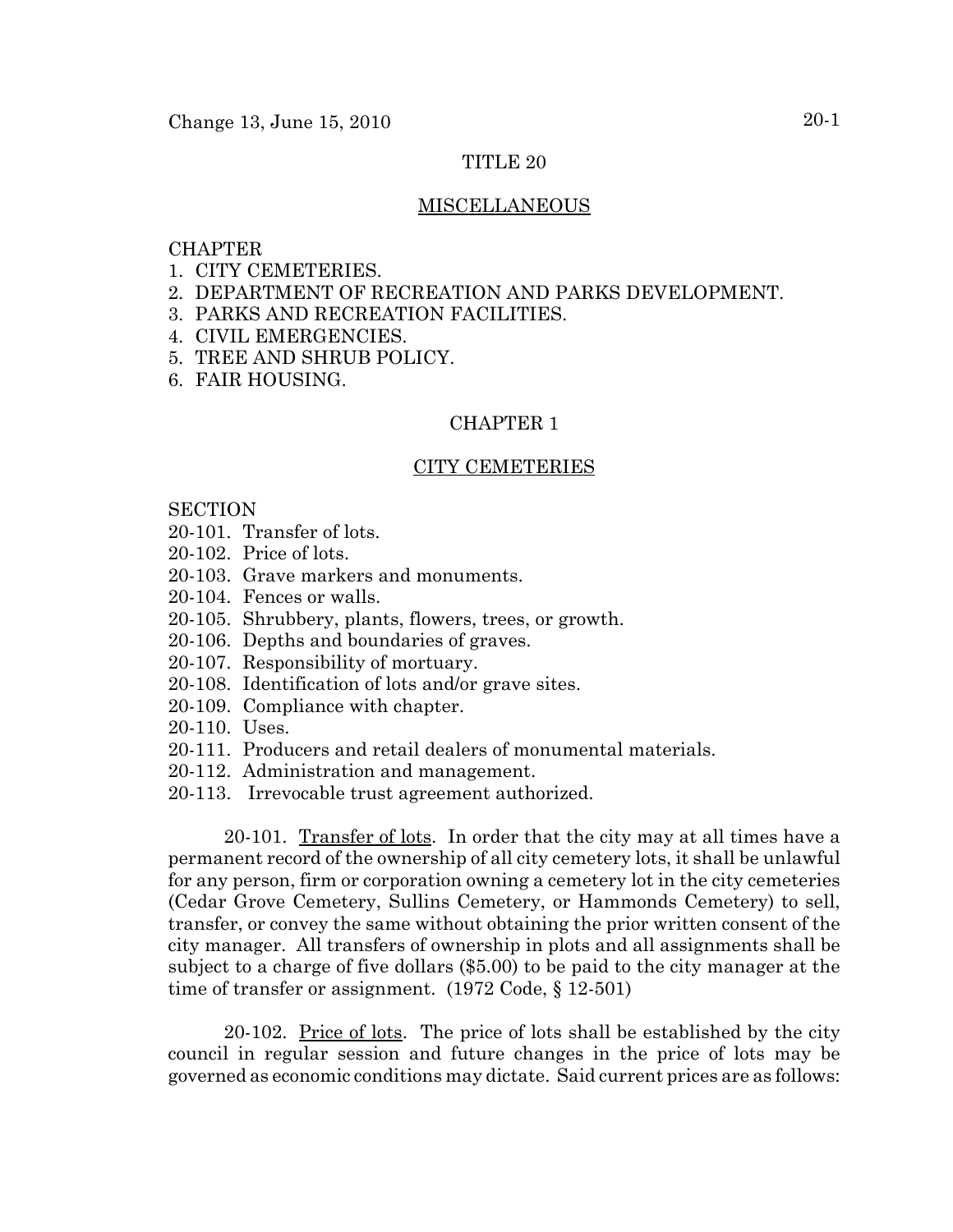|                          | <b>1 GRAVE - ATHENS</b>       | 1 GRAVE - NON ATHENS              |
|--------------------------|-------------------------------|-----------------------------------|
|                          | <b>RESIDENTS &amp; ATHENS</b> | <b>RESIDENTS &amp; NON ATHENS</b> |
|                          | PROPERTY OWNERS               | PROPERTY OWNERS                   |
|                          |                               |                                   |
| CEDAR GROVE CEMETERY     | \$300.00                      | \$500.00                          |
| SULLINS CEMETERY         | 125.00                        | 175.00                            |
| <b>HAMMONDS CEMETERY</b> | 100.00                        | 125.00                            |
|                          |                               |                                   |

#### GRAVE OPENINGS

| CEDAR GROVE CEMETERY     | \$400.00 |
|--------------------------|----------|
| SULLINS CEMETERY         | 400.00   |
| <b>HAMMONDS CEMETERY</b> | 400.00   |
| CREMATED REMAINS         | 100.00   |
| <b>INFANTS</b>           | 150.00   |

(1972 Code, § 12-502, as amended by Ord. #831, June 1997, Ord. #884, Oct. 2001, and Ord. #971, Aug. 2008)

20-103. Grave markers and monuments. Only one (1) monument shall be erected on any grave lot or any full size lot containing multiple grave sites. The area of the base of the memorial shall not exceed 10% of the area of the lot. The length of the base of the memorial shall not exceed 60% of the width of the lot. The width of the base of the memorial shall not exceed twenty (20%) percent of the length of the lot. Foot markers may be permitted, provided they are placed flush with the ground. Exceptions to the above may be made on all markers furnished by the federal government. Foundations will be required for all monuments and markers of every description. All foundations must be of concrete, flush with the ground, and of ample size and depth to properly carry the size and weight of the stone.

If and when the city develops or establishes a new addition to the Cedar Grove Cemetery or other cemetery in the City of Athens, the same will be known as a memorial type cemetery and, so far as this type of cemetery is concerned, no above ground monuments or markers of any description will be permitted. (1972 Code, § 12-503)

20-104. Fences or walls. No fences or walls shall hereafter be erected upon any cemetery lot and no corner markers or slabs shall rise above the ground.

The city will install all corner markers on lots at the cost of the marker and labor, plus 10% of said total cost. (1972 Code, § 12-504)

20-105. Shrubbery, plants, flowers, trees, or growth. Planting of shrubs, plants, flowers, trees, or other growth will not be permitted except by special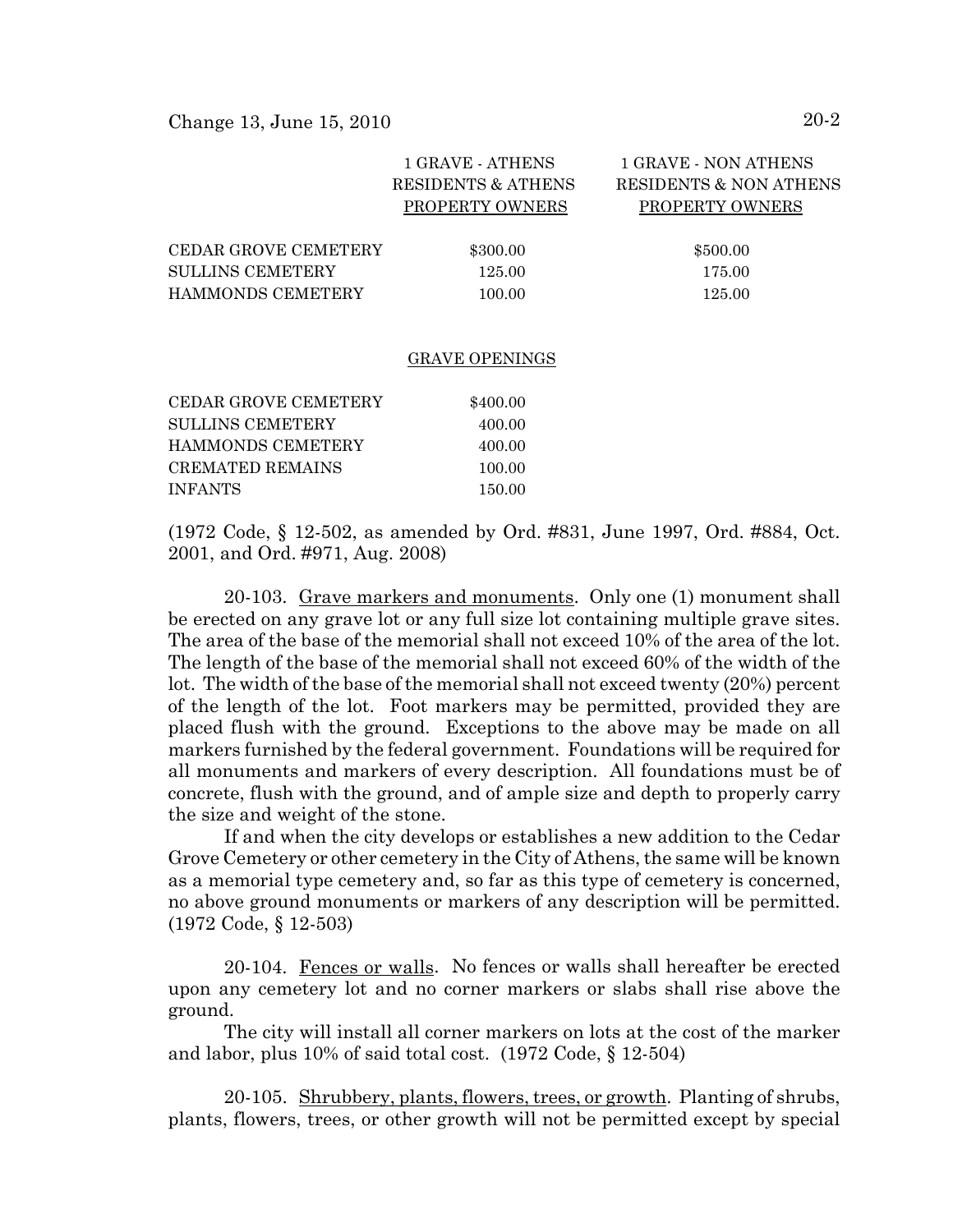# Change 7, January 15, 2002  $20-3$

permission of the city manager. No person shall disturb the sod, plants, trees, shrubs or flowers that have been planted by the City of Athens or authorized persons, or interfere in any manner with the general design and beauty of the cemeteries. Flowers, vases, wreaths, flags and other temporary decorations may be placed upon lots or graves contingent on the right of the city to remove them after a reasonable time if they become unsightly or mar the beauty or the appearance of the cemeteries. (1972 Code, § 12-505)

20-106. Depths and boundaries of graves. All graves shall be at least six (6) inches within the boundary lines of the burial lot, and shall be at least four (4) feet in depth. Grave sites in all future plots shall be 4' x 10'. (1972 Code, § 12-506)

20-107. Responsibility of mortuary. It will be the responsibility of the mortuary or other persons responsible for preparing a grave site to remove all surplus dirt from the grave site or area surrounding the grave site provided such surplus dirt was created as a result of preparing a grave site.

Grave openings shall be paid for in advance, or satisfactory credit arrangements made, by the funeral director seeking or requesting the opening. (1972 Code, § 12-507)

20-108. Identification of lots and/or grave sites. The City of Athens will not be responsible for locating a grave site in a plot where interment is desired and directed by the proper owner of the lot or any person having authority to authorize same as far as any mistake occurring for want of proper instruction as to the particular space, size, or location in a plot from any person, firm, or corporation. The City of Athens will assist the owners of lots of record insofar as it may be practicable to do so in order to insure that any undue hardship or other inconveniences to family or friends of the deceased may be eliminated. (1972 Code, § 12-508)

20-109. Compliance with chapter. All lot owners will be furnished a copy of this chapter upon request, or at the time of purchase of a lot. It is hereby expressed that the owner of lots of record prior to the adoption of the provisions in this chapter are subject to the terms and provisions hereof upon their final passage by the city council of the City of Athens, Tennessee. (1972 Code, § 12-509)

20-110. Uses. The lots are hereby set apart and dedicated as burial places for the remains of human beings only and for no other burials thereon and shall be maintained forever by the City of Athens, Tennessee. (1972 Code, § 12-510)

20-111. Producers and retail dealers of monumental materials. Producers and retail dealers of monumental materials shall not be permitted to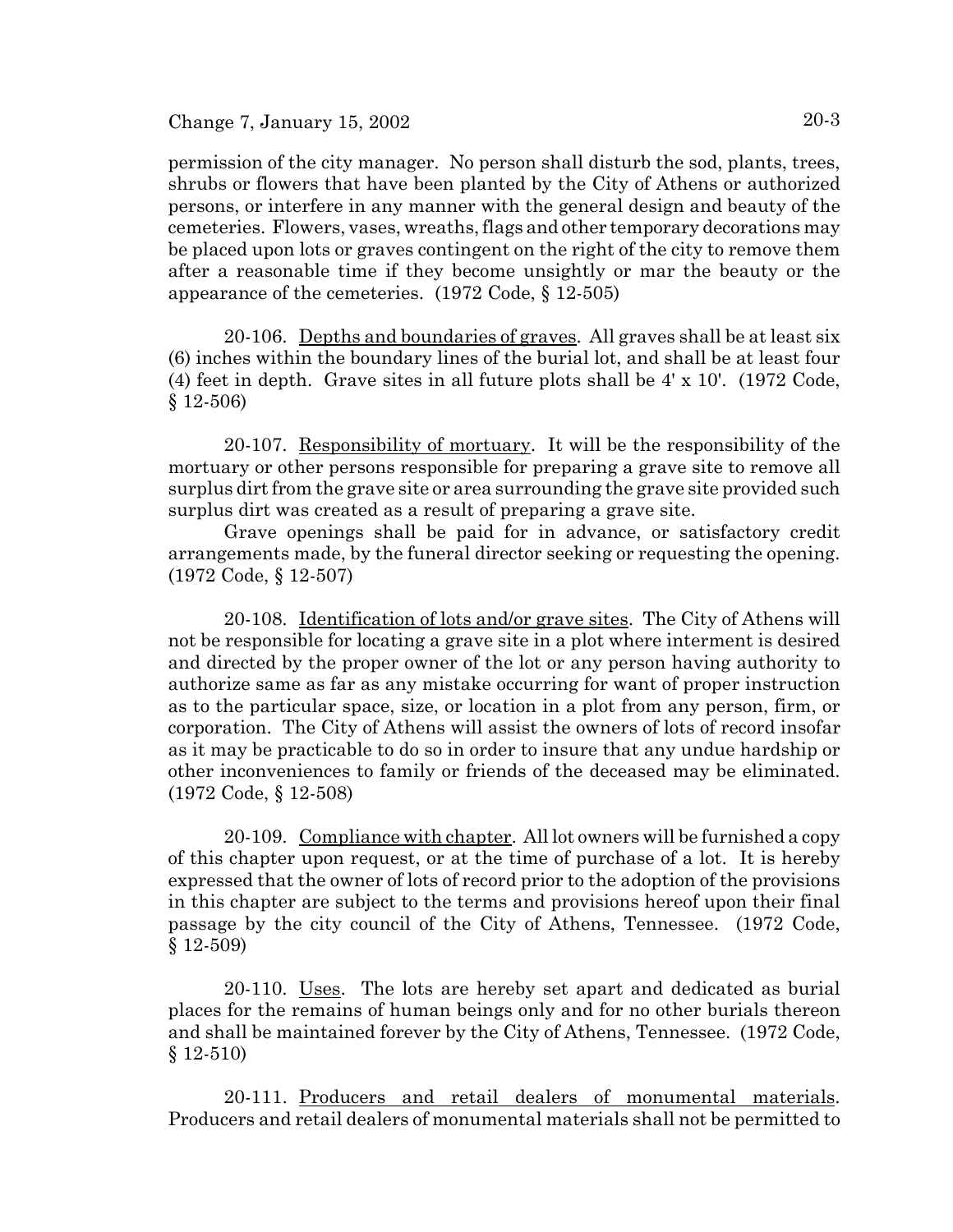erect any stone or do any work in a city cemetery until they have submitted satisfactory evidence of their ability to perform the work and have filed and posted a good and sufficient bond in the sum of two thousand dollars (\$2,000.00) with the city manager which bond shall be conditioned that the principal thereof shall conform and comply with the regulations as established by the city manager. (1972 Code, § 12-511)

20-112. Administration and management. The management of all city cemeteries shall be under the direction of the city manager, who in turn shall be responsible to the city council for their direct and complete supervision. The city manager is designated as the custodian of all maps and is responsible for the issuing and recording of deeds and causing proper entries to be made in all permanent records maintained by the City of Athens. The director of finance will be the custodian of all cemetery funds and will disburse any income derived therefrom at the direction of the city council.

The director of finance will comply with the general state law in establishing a perpetual care fund and complying with other cemetery requirements. (1972 Code, § 12-512)

20-113. Irrevocable trust agreement authorized. The mayor and city manager are authorized to enter into and execute an irrevocable trust agreement with any trustee qualified to act as fiduciary in the State of Tennessee, as approved by city council for the purpose of maintaining the funds of the City of Athens cemeteries. (1972 Code, § 12-513, as amended by Ord. #917, April 2004)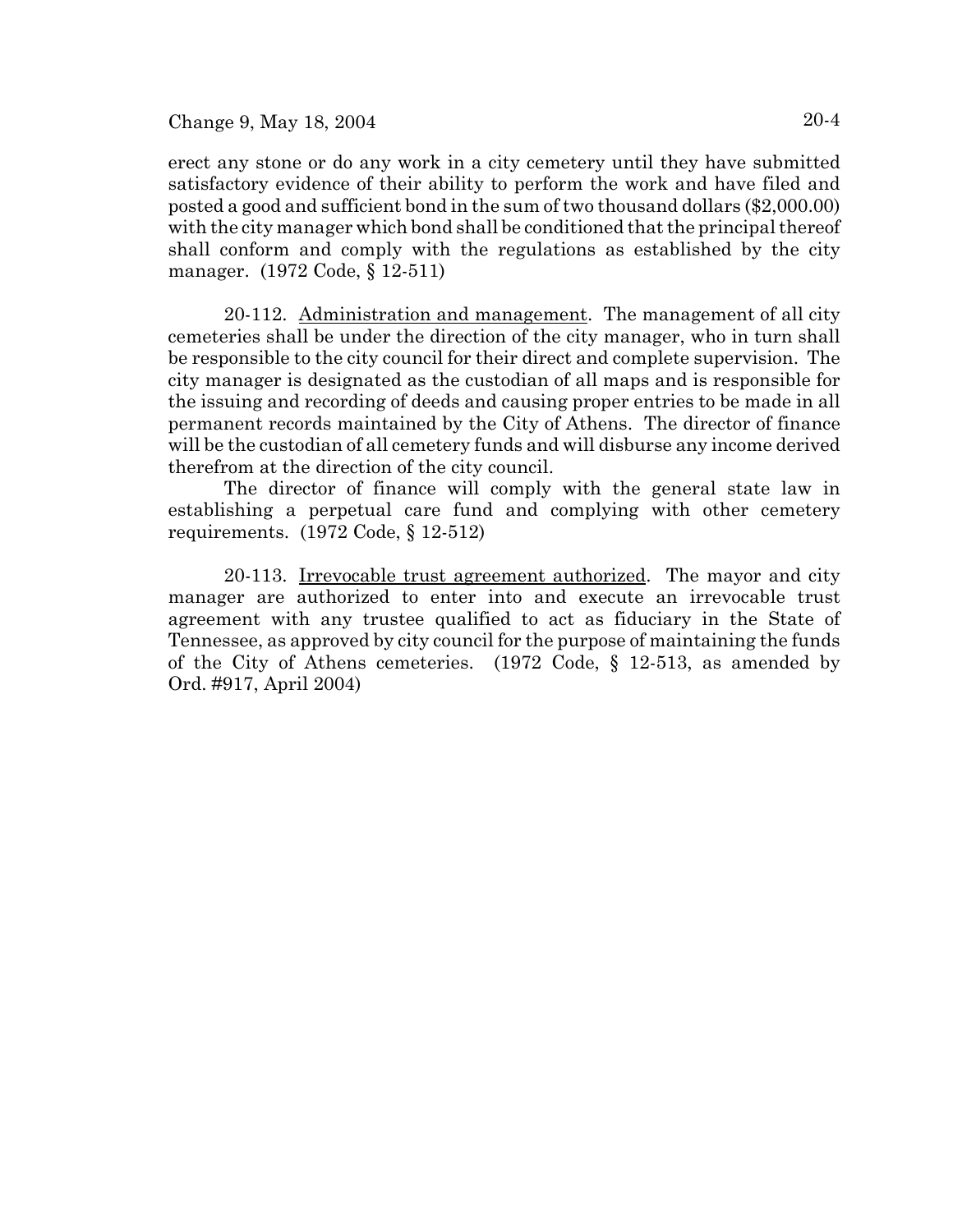# CHAPTER 2

## DEPARTMENT OF PARKS AND RECREATION

#### **SECTION**

20-201. Creation of department.

20-202. Head of department.

20-203. Duties of head of department.

20-201. Creation of department. There is hereby established a "department of parks and recreation." (1972 Code, § 1-1201, as amended by Ord. #917, April 2004)

20-202. Head of department. The city manager, or such assistant appointed by him, shall be the head of the department of parks and recreation. (1972 Code, § 1-1202, as amended by Ord. #917, April 2004)

20-203. Duties of head of department. It shall be the duty of the head of the department of parks and recreation to oversee, develop, provide, maintain, conduct, and supervise public playgrounds, athletic fields, recreation centers, and other recreational facilities and activities on properties owned or controlled by the city, and on other properties with the consent of the owners or lessors. It shall have the power to conduct any form of recreation or cultural activity that will employ the leisure time of the people in a constructive and wholesome manner. The aim and purpose to be the advancement of the welfare of the citizens and residents of the city in the area of recreation. (1972 Code, § 1-1203, as amended by Ord. #917, April 2004)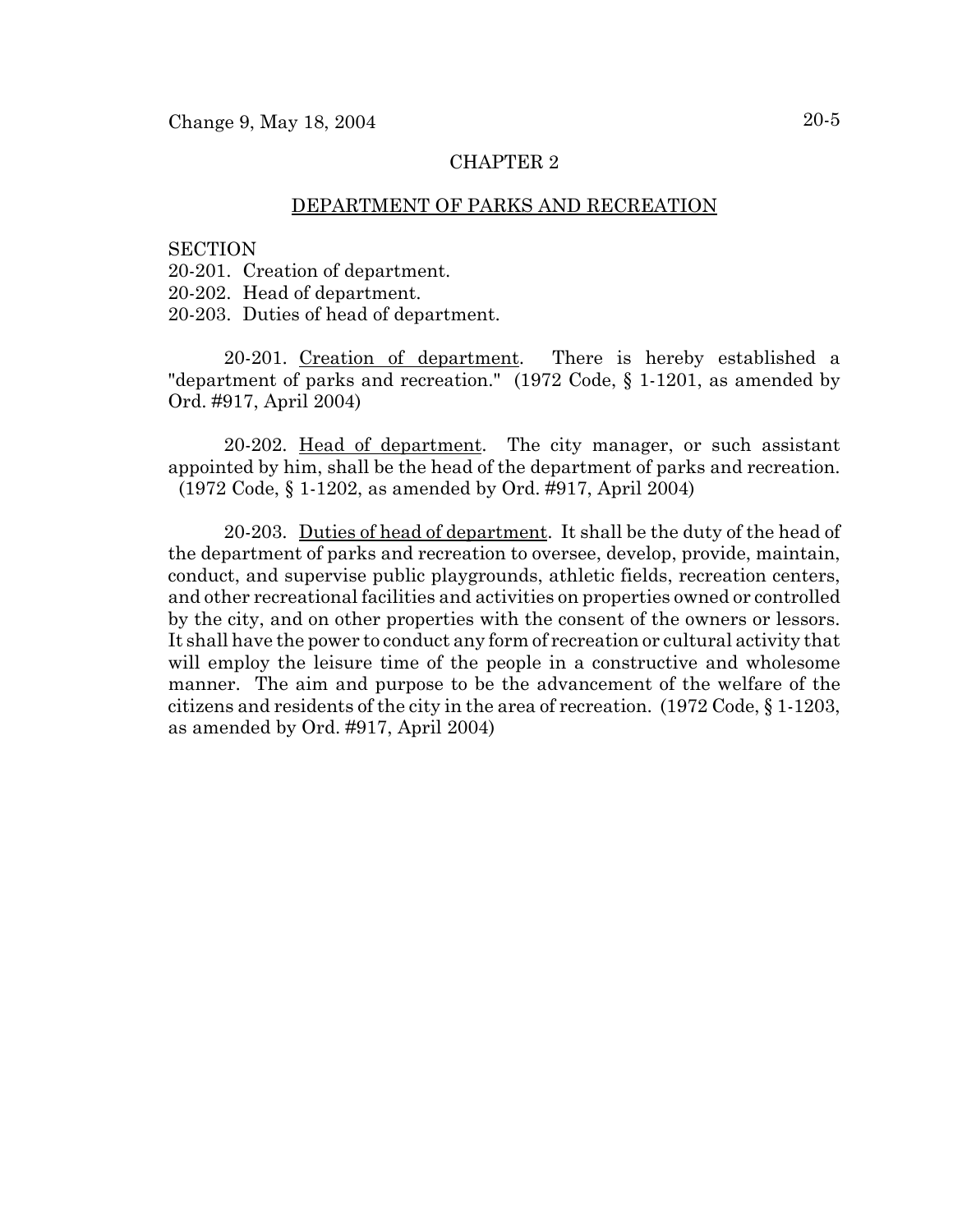# CHAPTER 3

# PARKS AND RECREATION FACILITIES

## **SECTION**

- 20-301. Definitions.
- 20-302. Persons invited to use city parks; park hours.
- 20-303. Unlawful activities generally.
- 20-304. Sanitation.
- 20-305. Traffic.
- 20-306. Recreational activities.
- 20-307. Certain behavior declared unlawful.
- 20-308. Merchandising, advertising and signs.
- 20-309. Park operating policy.
- 20-310. Enforcement.
- 20-311. Additional rules and regulations.
- 20-312. Liability for injuries or damages.

20-301. Definitions. For the purposes of this chapter the following terms, phrases, words, and their derivations shall have the meaning given herein. When not inconsistent with the context, words used in the present tense include the future, words in the plural number include the singular number and words in the singular number include the plural number. The word "shall" is always mandatory and not merely directory.

(1) "City" is the City of Athens Tennessee.

(2) "Director" is the Director of Recreation and Parks of the City of Athens, the person immediately in charge of all park area and its activities, and to whom all park employees in such area are responsible.

(3) "Park" is all city owned parks including any facilities or improvements.

(4) "Person" is any person, firm, partnership, association, corporation, company or organization of any kind.

(5) "Vehicle" is any wheeled conveyance, whether or not motor powered, animal-drawn, or self-propelled. The term shall include any trailer in tow of any size, kind or description. Exception is made for baby carriages and vehicles in the service of the city parks. (1972 Code, § 12-701)

20-302. Persons invited to use city parks; park hours. (1) All persons are invited to use city parks and their facilities who will comply with the terms hereof and such rules and regulations as may be promulgated hereunder governing the use of city parks.

(2) City parks will be open to use by the public invited thereto between the hours of 7:00 a.m. and 12:00 midnight unless posted otherwise. (1972 Code, § 12-702)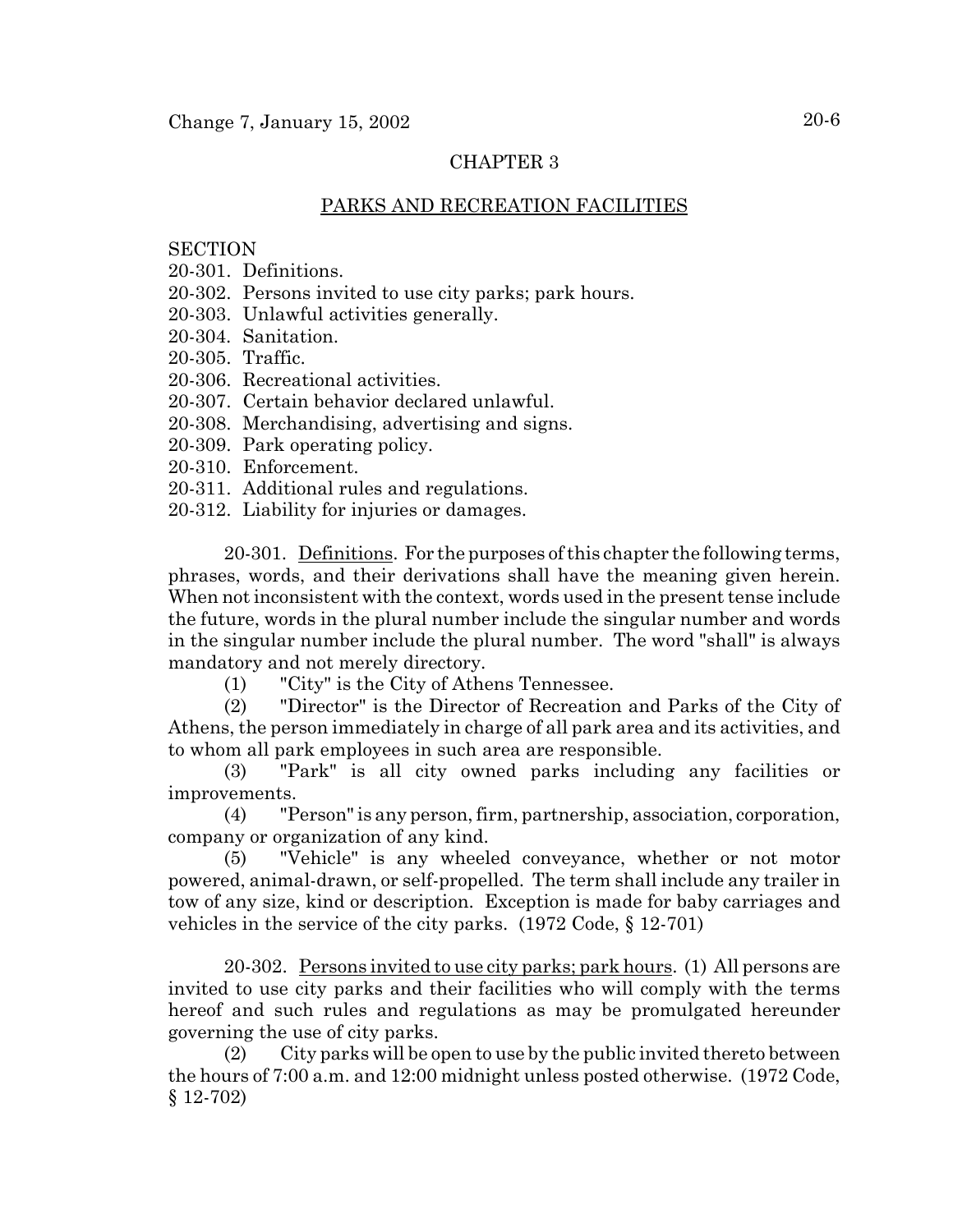20-303. Unlawful activities generally. It shall be unlawful and constitute a misdemeanor for any person within city parks to:

(1) Buildings and other property. (a) Disfigurement and removal. Willfully mark, default, disfigure, injure, tamper with, or displace or remove any building, bridges, tables, benches, fireplaces, railings, paving or paving material, water lines or other public utilities or parts of appurtenances thereof, signs, notices or placards, whether temporary or permanent, monuments, stakes, posts, or other boundary markers, or other structures or equipment, facilities or park property or appurtenances whatsoever, either real or personal.

(b) Rest rooms and washrooms. Failure to cooperate in maintaining rest rooms and washrooms in a neat and sanitary condition. No person over the age of six (6) years shall use the rest rooms and washrooms designated for the opposite sex.

(c) Removal of natural resources. Dig or remove any soil, rock, stones trees, shrubs or plants, down-timber, or other wood or materials, or make any excavation by tool, equipment, blasting or other means or agency.

(d) Erection of structures. Construct or erect any building or structure of whatever kind, whether permanent or temporary in character, or run or string any public service utility into, upon or across such lands, except on special written permit issued hereunder.

(2) Trees, shrubbery, lawns. (a) Injury and removal. Damage, cut, carve, transplant or remove any tree or plant or injure the bark, or pick the flowers or seeds, of any tree or plant. Nor shall any person attach any rope, wire or other contrivance to any tree or plant. A person shall not dig in or otherwise disturb grass areas, or in any other way injure or impair the natural beauty or usefulness of any area.

(b) Climbing trees, etc. Climb any tree or walk, stand or sit upon monuments, vases, fountains, railing, fences, or upon any other property not designated or customarily used for such purposes.

(c) Hitching of animals. Tie or hitch a horse or other animal to any tree or plant.

(3) Wild animals, birds, etc. (a) Hunting, molesting, etc. Hunt, molest, harm, frighten , kill, trap, chase, tease, shoot or throw missiles at any animal, reptile or bird; nor shall he remove or have in his possession the young of any wild animal, or the eggs or nest, or young of any reptile or bird. Exception to the foregoing is made in that snakes known to be deadly poisonous may be killed on sight.

(b) Feeding. Give or offer, or attempt to give any animal or bird any tobacco, alcohol or other known noxious substances. (1972 Code, § 12-703)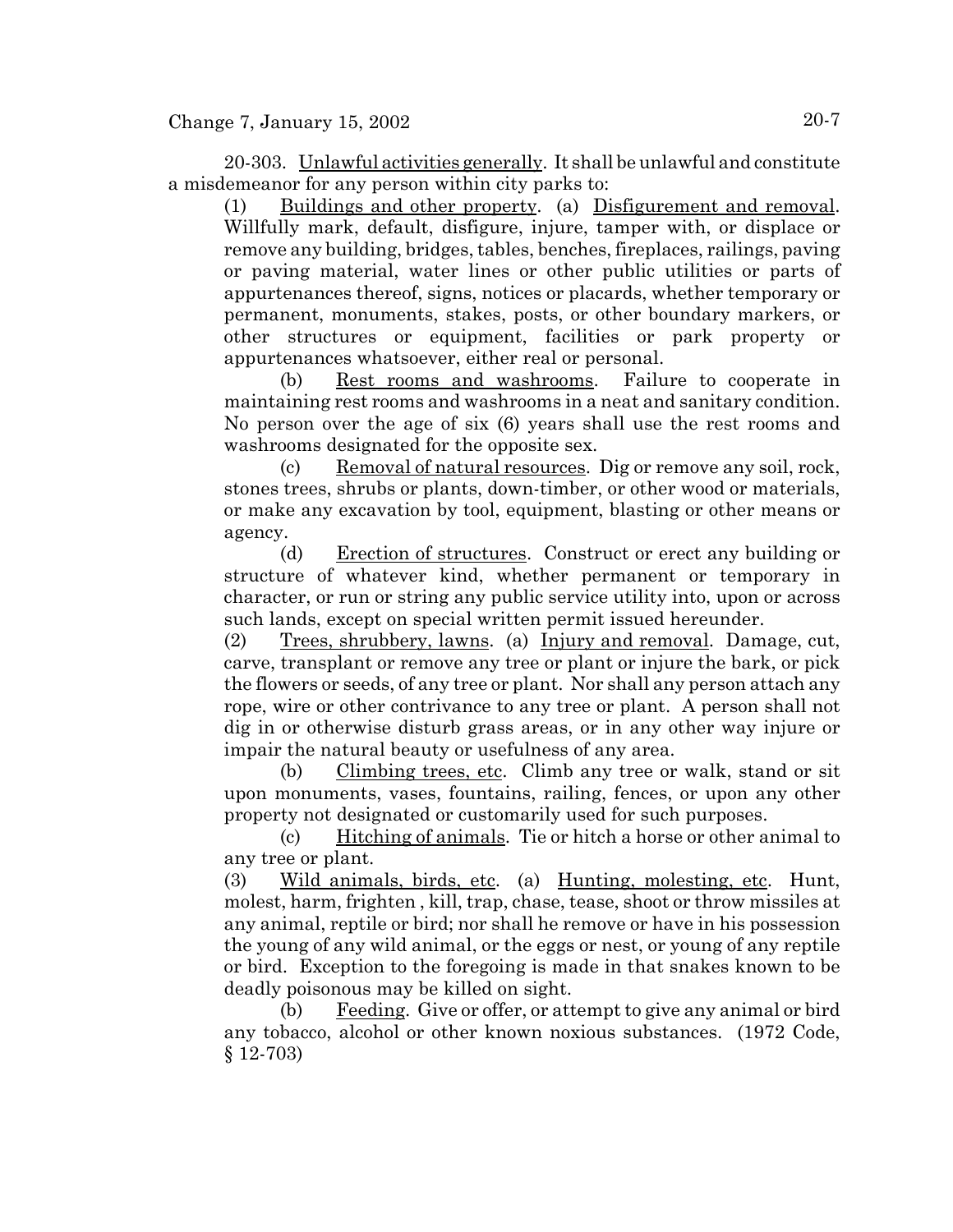20-304. Sanitation. It shall be unlawful for any person within city parks to:

(1) Pollution of waters. Throw, discharge, or otherwise place or cause to be placed in the waters of any fountain, pond, lake, stream, bay or other body of water in or adjacent to any park or any tributary, stream, storm sewer or drain flowing into such waters any substance, matter or thing, liquid or solid, which will or may result in the pollution of said waters.

(2) Refuse and trash. Have brought in or shall dump, deposit or leave any bottles, broken glass, ashes, paper, boxes, cans, dirt, rubbish, waste, garbage, or refuse or other trash. No such refuse or trash shall be placed in any waters in or contiguous to any park, or left anywhere on the grounds thereof, but shall be placed in the proper receptacles where these are provided; where receptacles are not so provided, all such rubbish or waste shall be carried away from the park by the persons responsible for its presence, and properly disposed of elsewhere. (1972 Code, § 12-704)

20-305. Traffic. It shall be unlawful for any person within the parks to:

(1) State motor vehicle laws and city traffic ordinances apply. Fail to comply with all applicable provisions of the state motor vehicle traffic laws and the traffic ordinances of the City of Athens in regard to equipment and operation of vehicles together with such regulations as are contained in this chapter and other ordinances.

(2) Obey personnel; enforcement of traffic regulations. Fail to obey all traffic officers and park employees, such persons being hereby authorized and instructed to direct traffic whenever and wherever needed in the parks.

(3) Operation confined to specific areas. Drive any vehicle on any area except the paved park roads or parking areas, or such other areas as may on occasion be specifically designated as temporary parking areas by the director.

(4) Parking. (a) Designated areas. Park a vehicle in other than an established or designated parking area, and such use shall be in accordance with the posted directions thereat and with the instructions of any employee who may be present.

(b) Full-parking. Full-park on the road or driveway at any time.

(c) Night parking. Leave a vehicle standing or parked at night without lights clearly visible for at least one hundred (100) feet from both front and rear and on any driveway or road area except legally established parking areas.

(d) Emergency procedure. Fail to immediately notify a park employee or by placing a note on disabled vehicle of an emergency in the nature of a breakdown requiring the assistance of a tow truck, mechanic or other person.

(e) Abandonment. Leave a vehicle within the boundaries of the park after park hours unless such vehicle be disabled and is reported by the driver to a park employee. Any vehicle remaining in said park after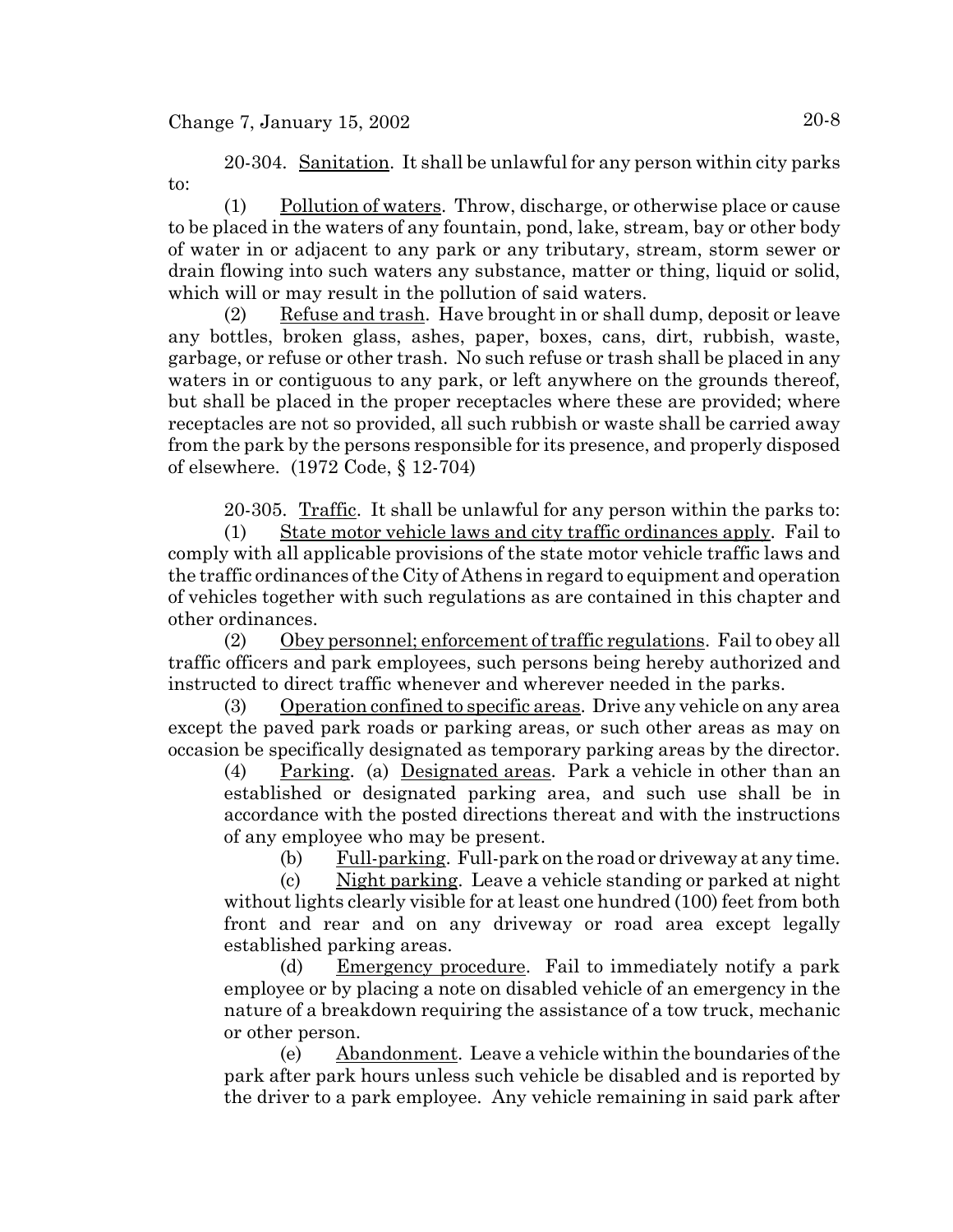closing hours, except as is excepted herein will be towed away and stored at the expense of the owner.

(5) Bicycles, motorcycles and all terrain vehicles. (a) Confined to roads. Ride a bicycle or motorcycle on other than a paved vehicular road or specifically designated route.

(b) All terrain vehicle. Ride an all terrain vehicle in the park.

(c) Operation generally. Ride a bicycle or motorcycle on other than on the right-hand side of the road paving as close as conditions permit, and bicycles and motorcycles shall be kept in single file when two (2) or more are operating as a group. Bicyclists and motorcyclists shall, at all times, operate their machines with reasonable regard to the safety of others, signal all turns and follow the recommended passing procedures when overtaking vehicles. No motorcycles shall be operated in the park unless equipped with a properly functioning muffler adequate to suppress motor noise to a comfortable level of sound.

(d)  $Rider$  prohibited. Ride any other person on a bicycle unless properly equipped for such purpose.

(e) Designated racks. Leave a bicycle in a place other than a bicycle rack when such is provided and there is a space available.

(f) Immobile. Leave a bicycle or motorcycle lying on the ground or paving, or set against trees, or in any place or position where other persons may trip over or be injured by them.

(g) Night operation. Ride a bicycle or motorcycle on any road within the park between thirty (30) minutes after sunset or thirty (30) minutes before sunrise without an attached headlight plainly visible at least two hundred (200) feet in front of, and without a red tail light or red reflector plainly visible from at least one hundred (100) feet from the rear of such bicycle or motorcycle. (1972 Code, § 12-705)

20-306. Recreational activities. It shall be unlawful for any person within the city park to:

(1) Swimming, etc. Swim, bathe or wade in any waters or waterways in or adjacent to such park unless so designated and clearly marked by signs.

(2) Boating. Bring into or operate a privately owned boat, raft or other watercraft, whether motor-powered or not, upon any waters in such park.

(3) Hunting and firearms. Hunt, trap or pursue wildlife at any time in violation of the Tennessee Wildlife Resources Agency rules and regulations. No person shall carry a weapon on public parks, playgrounds, civic centers and other public recreational buildings and grounds. It is an offense for any person to possess or carry, whether openly or concealed, any firearm of any description or air-rifles, spring guns bows and arrows, slings or any other form of weapon potentially inimical to wildlife and dangerous to human safety, or any instrument that can be loaded with and fire blank cartridges, or any kind of trapping device. Events sanctioned by the City of Athens for instructional, ceremonial or competitive purposes or for display or sales purposes are excluded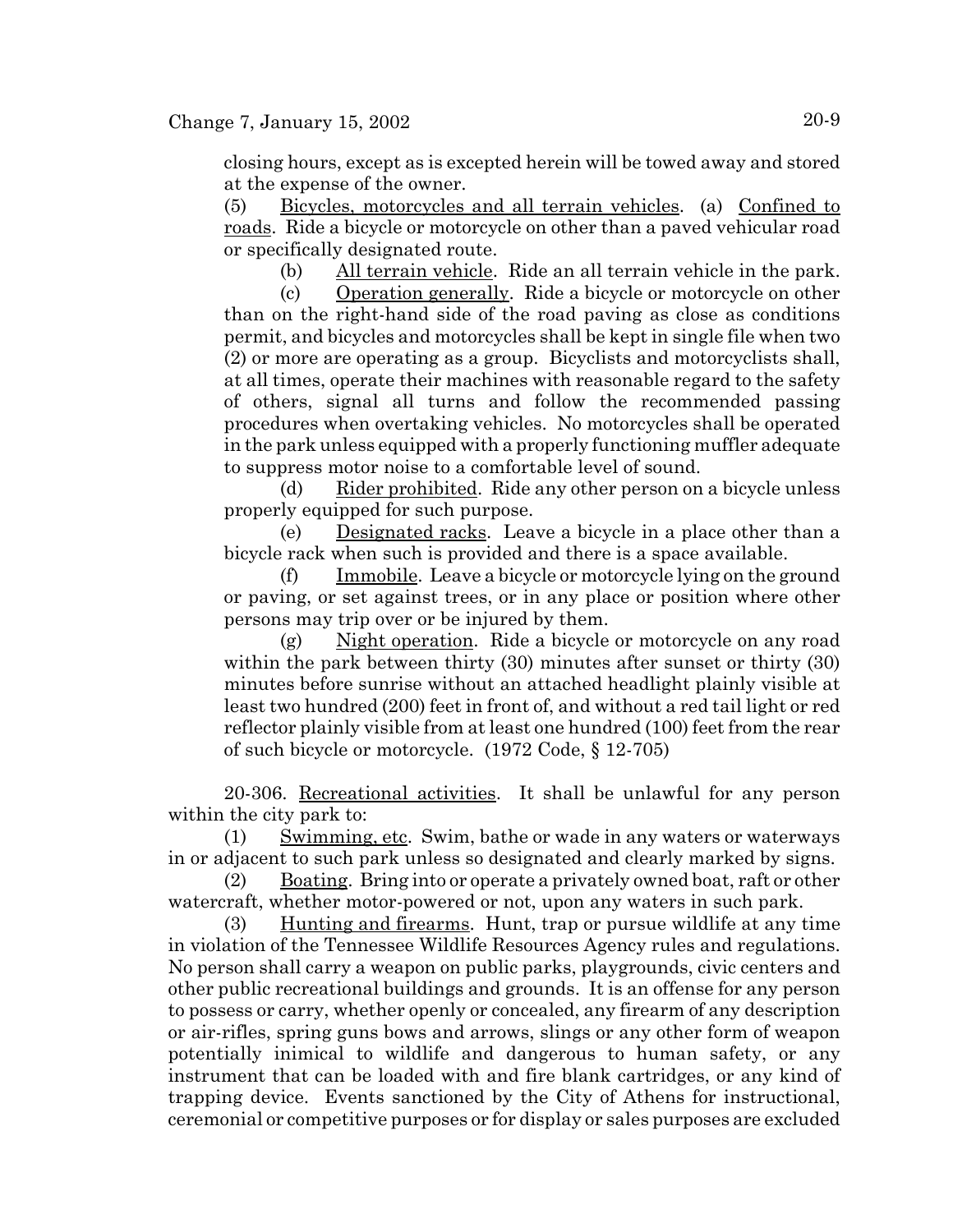from this prohibition. Bonded law enforcement officers retain full authority and are not prohibited by this section.

(4) Fishing. Fish without complying with the "Tennessee Fishing Regulations" as published by the Tennessee Wildlife Resources Agency and any local rules or guidelines.

 $(5)$  Picnic areas. (a) Generally. Picnic or lunch in a place other than those designated for that purpose. Park employees shall have the authority to regulate the activities in such areas when necessary to prevent congestion and to secure the maximum use for the comfort and convenience of all. Visitors shall comply with any directions given to achieve this end.

(b) Availability. Violate the regulation that use of the individual fireplaces/grills together with tables and benches follows generally the rule of "first come, first served."

(c) Nonexclusive. Use any portion of the picnic areas or of any of the buildings or structures therein for the purpose of holding picnics to the exclusion of other persons, nor shall any person use such area and facilities for an unreasonable time if the facilities are crowded.

(d) Duty of picnicker. Leave a picnic area before the fire is completely extinguished and before all trash in the nature of boxes, papers, cans, bottles, garbage and other refuse is placed in the disposal receptacles where provided. If no such trash receptacles are available, then refuse and trash shall be carried away from the park area by the picnicker to be properly disposed of elsewhere.

(6) Camping. Except as specifically set out below, to set up tents, shacks or any other temporary shelter for the purpose of overnight camping, nor shall any person leave in a park after closing hours any movable structure or special vehicle to be used or that could be used for such purpose, such as house-trailer, camp-trailer, camp-wagon or the like. Overnight "pup tent" camping by organized groups sponsored by recognized youth development agencies is permissible by special permit of the director obtained in accordance with § 20-309(3).

(7) Games. Take part in or abet the playing of any games involving thrown or otherwise propelled objects such as balls, stones, arrows, javelins or model airplanes except in areas set apart for such forms of recreation. The playing of rough or comparatively dangerous games such as football, baseball and quoits is prohibited except on the fields and courts or areas provided therefor. (1972 Code, § 12-706, as amended by Ord. #883, Oct. 2001)

20-307. Certain behavior declared unlawful. It shall be unlawful for any person within the city park to:

(1) Domestic animals. All dogs in those areas where such animals are permitted shall be restrained at all times on adequate leashes not greater than five (5) feet in length. Horseback riding is permitted only in areas so designated by signs or by written permission of the director.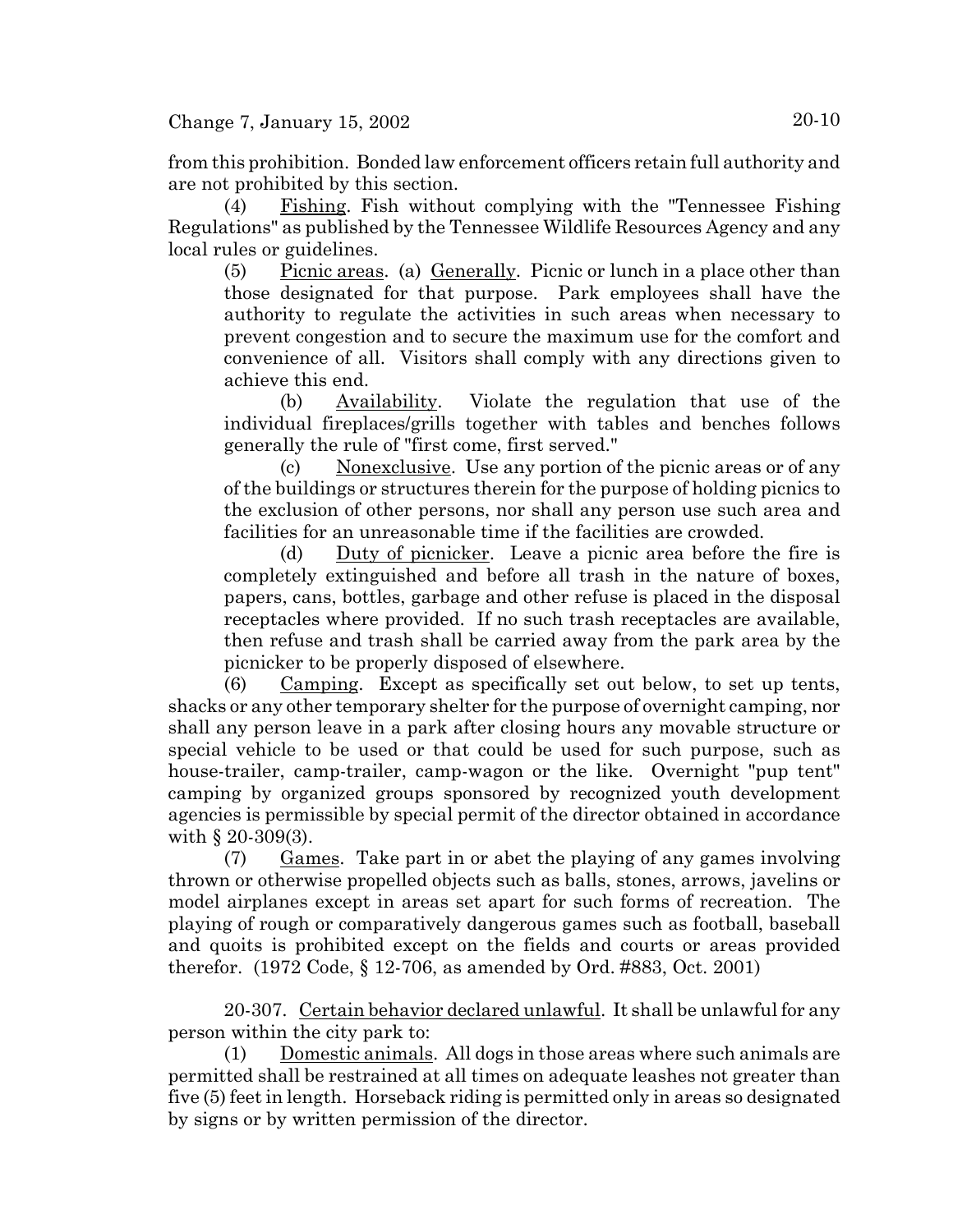Change 7, January 15, 2002 20-11

(2) Reservation of facilities. Occupy any seat or bench, or enter into or loiter or remain in any pavilion or other park structure or section thereof (example: rest rooms) which may be reserved and designated by the director for the use of the opposite sex. Exception is made for children under six (6) years of age.

 $(3)$  Alms. Solicit alms or contributions for any purpose, whether public or private.

(4) Fires. Build or attempt to build a fire except in such areas and under such regulations as may be designated by the director. No person shall drop, throw or otherwise scatter lighted matches, burning cigarettes or cigars, tobacco paper or other inflammable material within any park area or on any highway, road or street abutting or contiguous thereto.

(5) Closed areas. Enter an area posted as "Closed to the Public," nor shall any person use or abet the use of any area in violation of posted notices.

(6) Going onto ice. Go onto the ice on any of the waters except such areas as are designated as skating fields, and provided a safety signal is displayed.

(7) Exhibit permits. Fail to produce and exhibit any permit from the director upon request of any authorized person who shall desire to inspect the same for the purpose of enforcing compliance with an ordinance or rule.

(8) Interference with permittees. Disturb or interfere unreasonably with any person or party occupying any area or participating in any activity under the authority of a permit.

(9) Intoxicating beverages. Possess controlled substances and/or alcoholic beverages, wine, and/or beer at any time. This prohibition shall not apply to a licensed caterer selling any alcoholic beverage, wine, and/or beer at the Athens Regional Park conference center or to persons who have purchased any alcoholic beverage, wine, and/or beer from a caterer selling such alcoholic beverage, wine, and/or beer for consumption at the conference center or other designated area adjoining the conference center and the possession occurs at the conference center or other designated area adjoining the conference center. (1972 Code, § 12-707, as amended by Ord. #780, Aug. 1993, and Ord. #890, Jan. 2002)

20-308. Merchandising, advertising and signs. No person in a city park shall:

(1) Vending and peddling. Expose or offer for sale any article, thing or service nor shall he station or place any stand, cart or vehicle for the transportation, sale of display of any such article or thing. Exception is here made as to any regularly licensed concessionaire acting by and under the authority and regulation of the director, and those conducting activities under a permit where such permit permits the sale of articles or things. The exception under the permit shall only be granted to those activities which are charitable in purpose.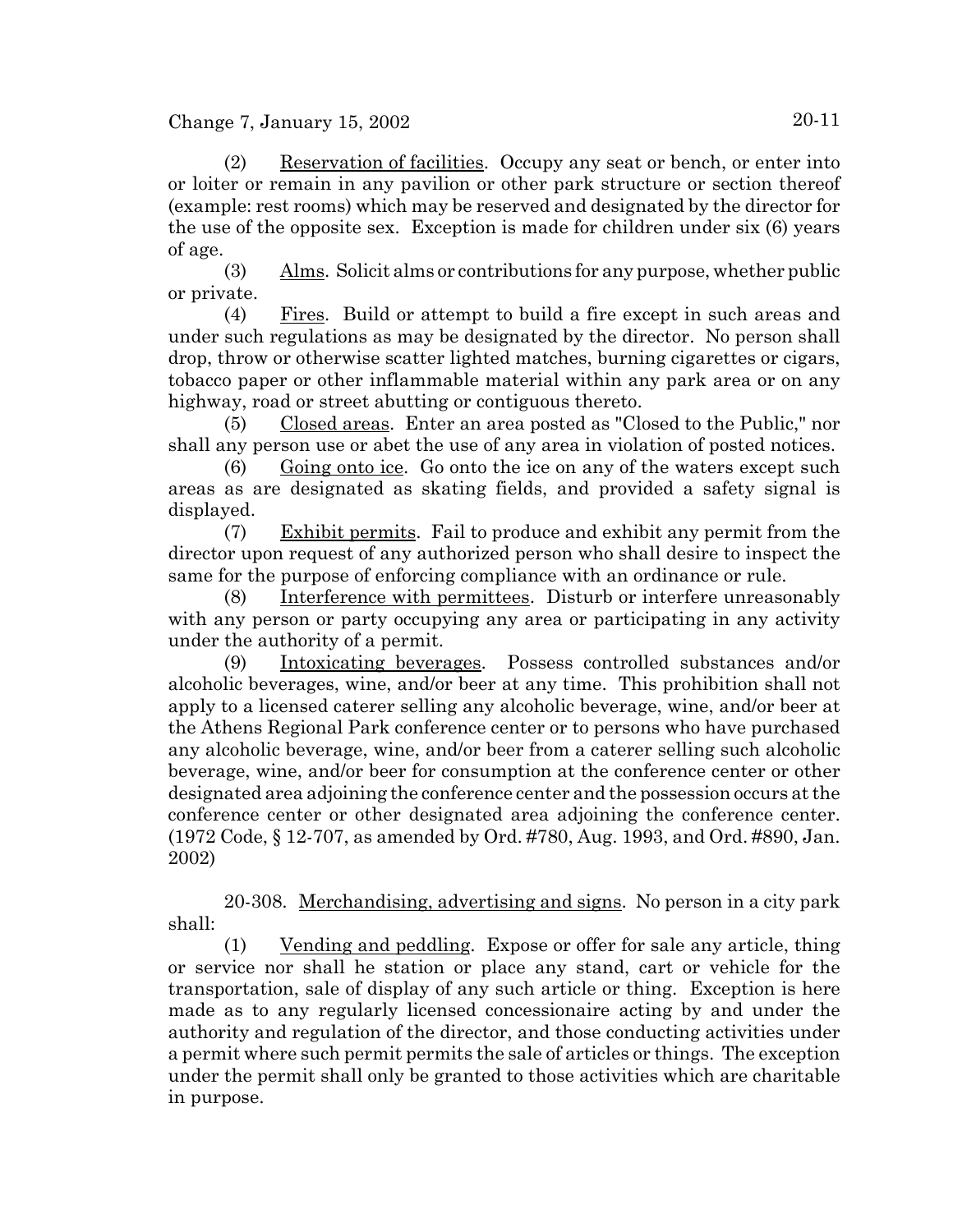(2) Advertising. Announce, advertise or call the public attention in any way to any article or service for sale or hire without written permission from the director.

(3) Signs. Paste, glue, tack or otherwise post any sign, placard, advertisement or inscription whatever, nor shall any person erect or cause to be erected any sign whatever on any public lands or highways or roads adjacent to a city park. (1972 Code, § 12-708)

20-309. Park operating policy. (1) Closed areas. Any section or part of a city park may be declared closed to the public by the director at any time and for any interval of time, either temporarily or at regular and stated intervals (daily or otherwise) and either entirely or merely to certain uses, as the director shall find reasonably necessary.

(2) Lost and found articles. The finding of lost articles by park employees shall be reported to the director who shall make every reasonable effort to locate the owners. The director shall make every reasonable effort to find articles reported as lost.

(3) Permit. A permit shall be obtained from the director before participating in the following park activity: overnight "pup tent" type camping by organized groups under the sponsorship of recognized youth development agencies; sale of merchandise or services by a permittee for a charitable purpose; special events.

(a) Application. A person seeking issuance of a permit hereunder shall file an application with the appropriate director. The application shall state:

(i) The name and address of the applicant;

(ii) The name and address of the person, persons, corporation or association sponsoring the activity, if any;

(iii) The day and hours for which the permit is desired;

(iv) The park or portion thereof for which such permit is desired;

(v) An estimate of the anticipated attendance; and

(vi) Any other information which the director shall find reasonably necessary to a fair determination as to whether a permit should issue hereunder.

(b) Standards for issuance. The director shall issue a permit hereunder when he finds:

(i) That the proposed activity or use of the park will not unreasonably interfere with or detract from the general public enjoyment of the park;

(ii) That the proposed activity and use will not unreasonably interfere with or detract from the promotion of public health, welfare, safety and recreation;

(iii) That the proposed activity or use is not unreasonably anticipated to incite violence, crime or disorderly conduct;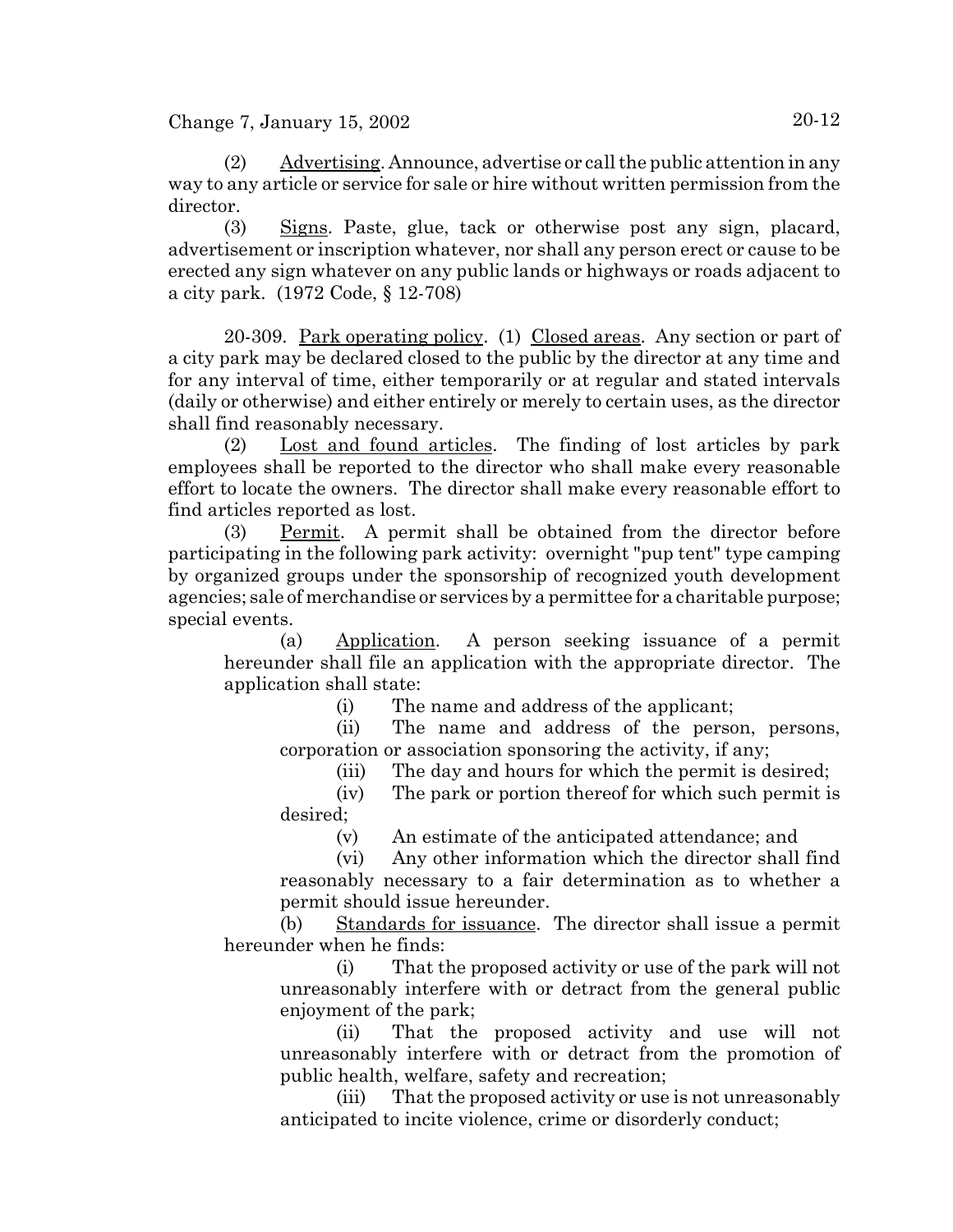(iv) That the proposed activity will not entail unusual, extraordinary or burdensome expense or police operation by the city; and

 (v) The facilities desired have not been reserved for other use at the day and hour required in the application.

(c)  $\Delta$ ppeal. With five (5) working days after receipt of an application, the director shall apprise an applicant in writing of his reasons for refusing a permit, and any aggrieved person shall have the right to appeal in writing within two (2) days to the city manager, which shall consider the application under the standards set forth in subsection (3)(b) hereof and sustain or overrule the director's decision within twenty-four (24) hours. The decision of the city manager shall be final.

(d) Effect of permit. A permittee shall be bound by all park rules and regulations and all applicable ordinances fully as though the same were inserted in said permits.

(e) Liability of permittee. The person or persons to whom a permit is issued shall be liable for any loss, damage or injury sustained by any person whatever by reason of the negligence of the person or persons to whom such permit shall have been issued, and shall provide certificate of insurance upon request.

(f) Revocation. The director shall have the authority to revoke a permit upon a finding of violation of any rule or ordinance, or upon good cause shown. (1972 Code, § 12-709, modified)

20-310. Enforcement. (1) Officials. The director, park employees, and members of the Athens Police Department shall, in connection with their duties imposed by law, diligently enforce the provisions of this chapter.

(2) Ejectment. The director, any park employees, and members of the Athens Police Department shall have the authority to eject from the parks any person acting in violation of this chapter or rules and regulations promulgated hereunder. (1972 Code, § 12-710, as amended by Ord. #890, Jan. 2002)

20-311. Additional rules and regulations. The director shall have the authority to promulgate such rules and regulations as may be necessary to carry out the provisions of this chapter and to assure an impartial, fair and safe use and enjoyment of city parks by those persons lawfully using the parks. The director shall have the authority to schedule the use of tennis courts and ball fields under this section. Regulations pertaining to specific activities shall be displayed in a prominent and public location at the point of the activity controlled. Rules and regulations pertaining to the parks as a whole shall be publicly and prominently displayed at each entrance to city parks. Rules and regulations adopted in accordance with this section shall have the same force and effect as if copied herein verbatim. (1972 Code, § 12-711)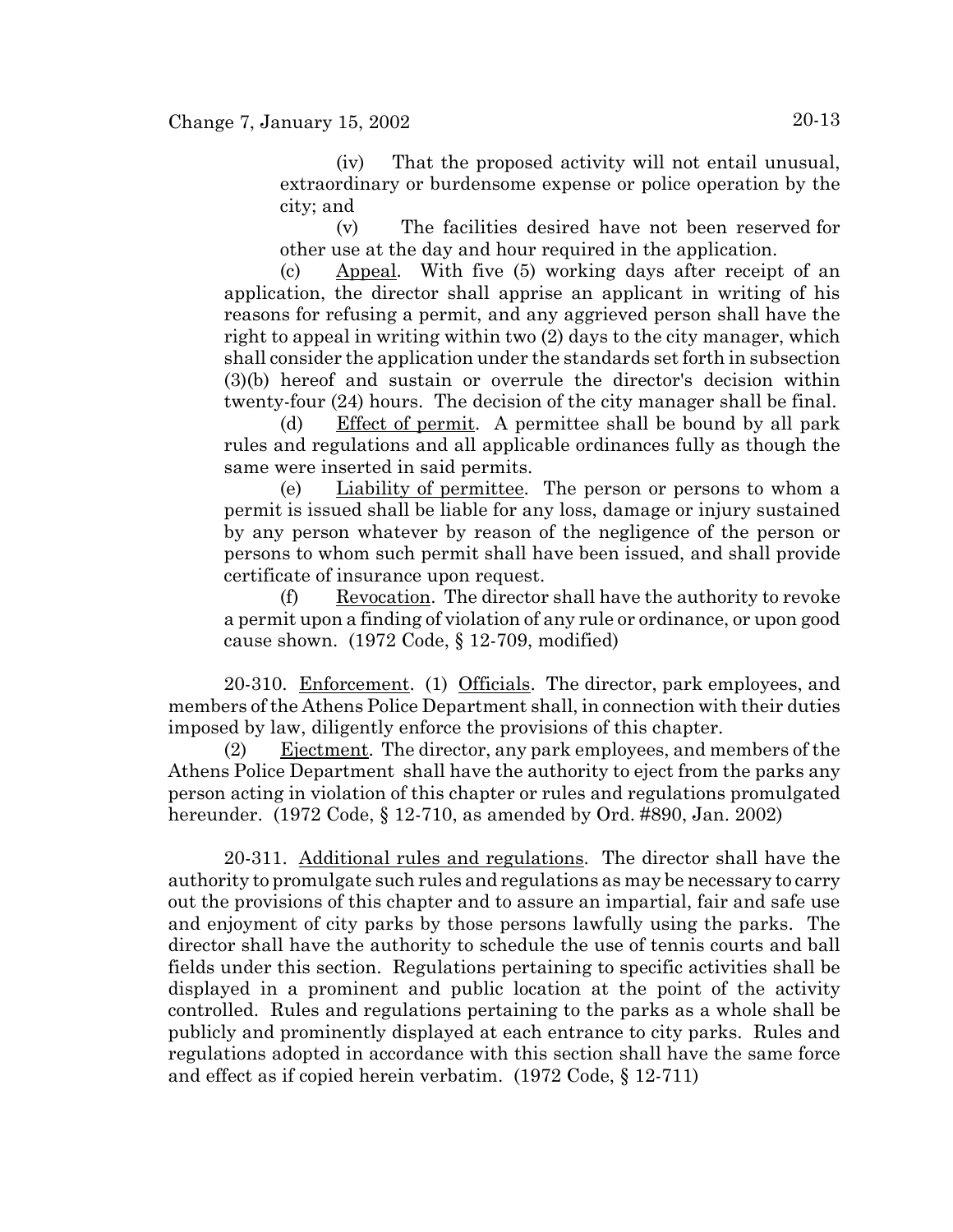Change 7, January 15, 2002 20-14

20-312. Liability for injuries or damages. All persons using the parks will do so at their own risk. The city will not be liable for any injuries or damages sustained by persons using said parks. (1972 Code, § 12-712)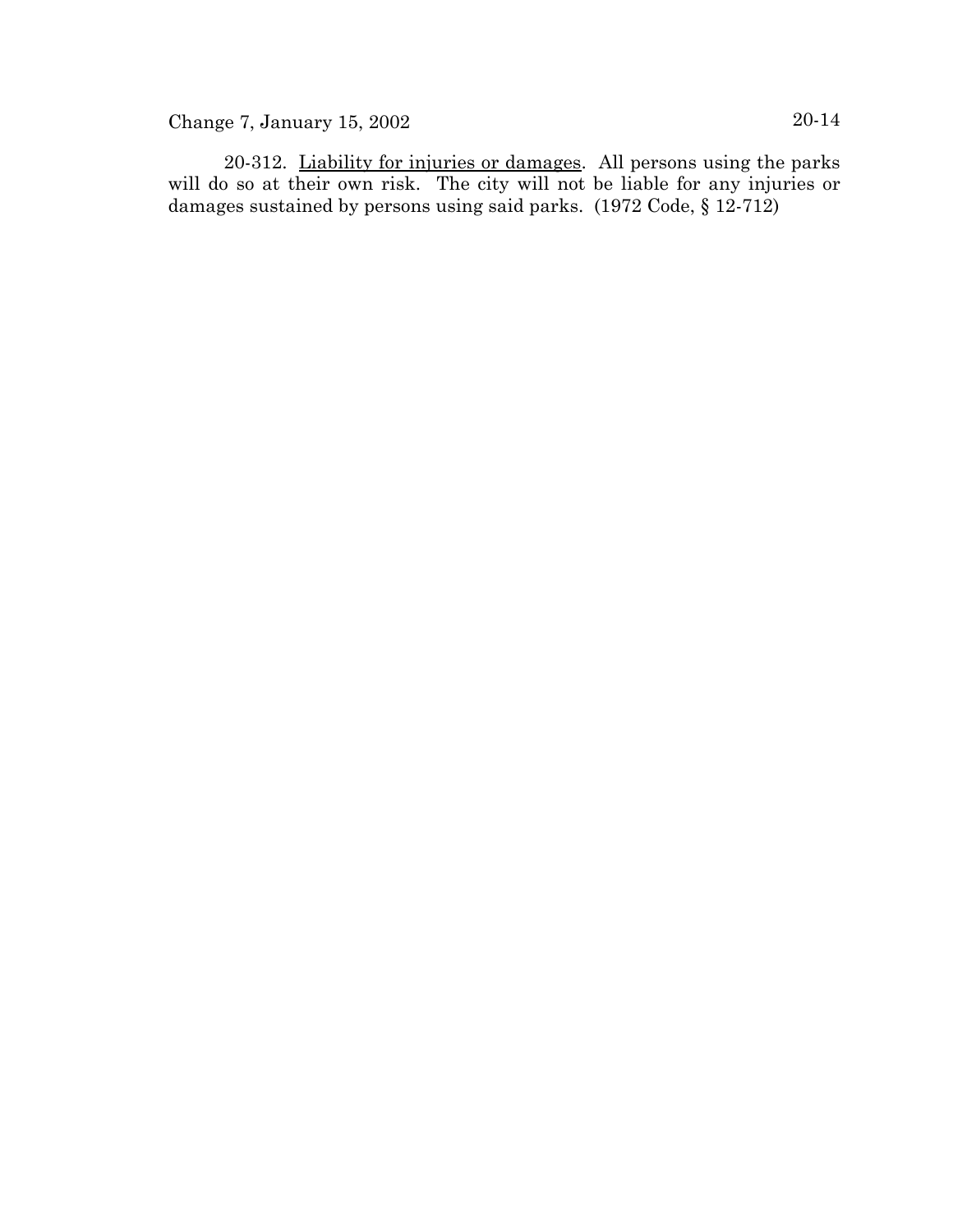#### CHAPTER 4

#### CIVIL EMERGENCIES

## **SECTION**

- 20-401. Definitions.
- 20-402. Proclamation of civil emergency.
- 20-403. Curfew authorized.
- 20-404. Powers of mayor during civil emergency.
- 20-405. Violations.
- 20-406. No intent to limit peaceful demonstrations, etc.
- 20-407. Exceptions to curfew.

20-401. Definitions. (1) A "civil emergency" is hereby defined to be:

(a) A riot or unlawful assembly characterized by the use of actual force or violence or a threat to use force, if accompanied by the immediate power to execute, by three or more persons acting together without authority of law.

(b) Any natural disaster or man-made calamity including, but not limited to, flood, conflagration, cyclone, tornado, earthquake, or explosion within the geographic limits of Athens, Tennessee, resulting in the death or injury of persons, or the destruction of property to such an extent that extraordinary measures must be taken to protect the public health, safety, and welfare.

(c) The destruction of property or the death or injury of persons brought about by the deliberate acts of one or more persons acting either alone or in concert with others when such acts are a threat to the peace of the general public or any segment thereof.

(2) A "curfew" is hereby defined as a prohibition against any person or persons walking, running, loitering, standing, or motoring upon any alley, street, highway, public property, vacant premises within the corporate limits of Athens, Tennessee, except persons officially designated to duty with reference to said civil emergency or those lawfully on the streets as defined hereinafter. (1972 Code, § 1-1301)

20-402. Proclamation of civil emergency. When, in the judgment of the mayor or, in his absence from the city, the vice-mayor, a civil emergency as defined herein is deemed to exist, he shall forthwith proclaim in writing the existence of same, a copy of which proclamation will be filed with the city manager or director of finance. (1972 Code, § 1-1302)

20-403. Curfew authorized. After proclamation of a civil emergency by the mayor, he may order a general curfew applicable to such geographic areas of the city or to the city as a whole as he deems advisable and applicable during such hours of the day or night as he deems necessary in the interest of the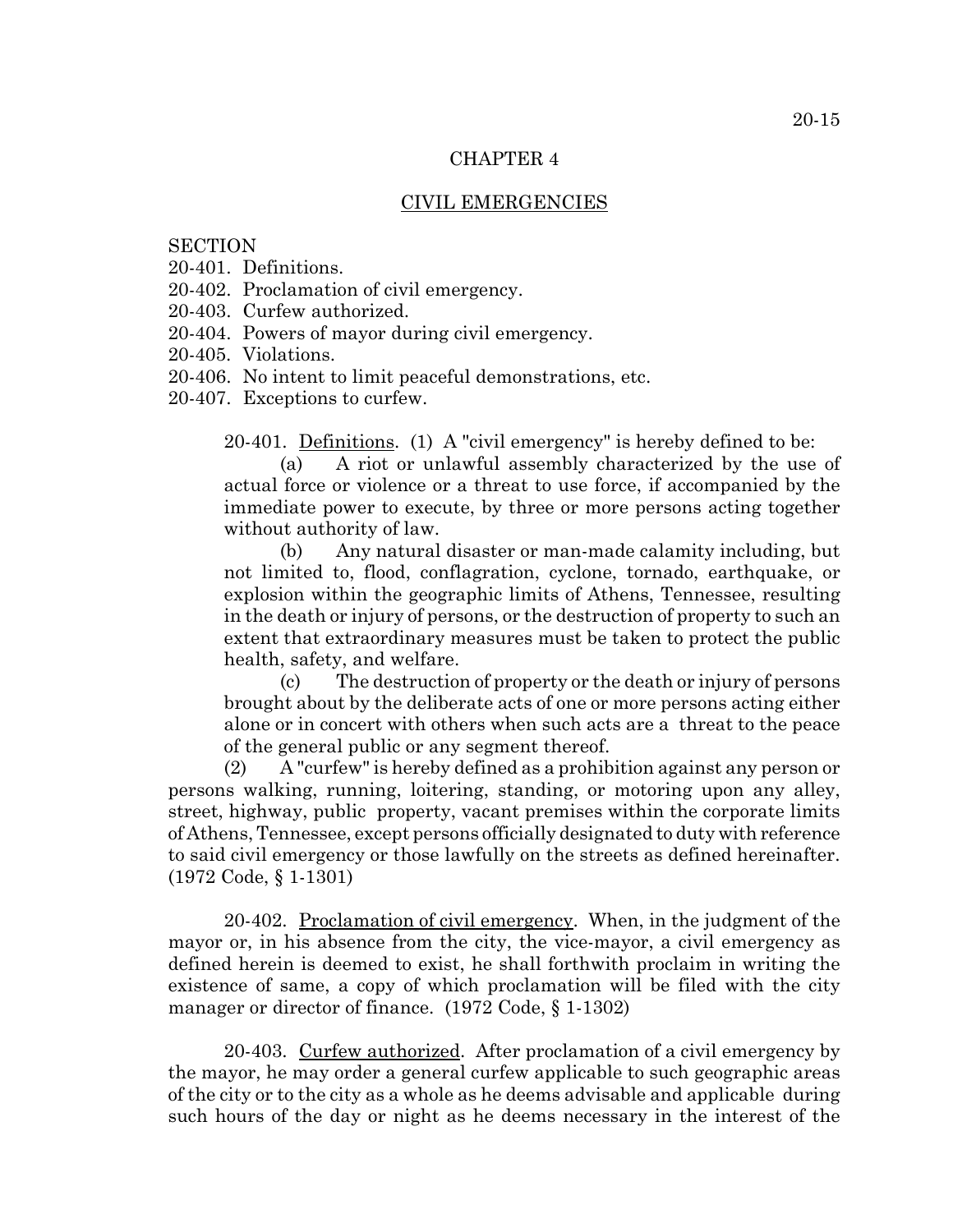public safety and welfare. Said proclamation and general curfew shall have the force and effect of law and shall continue in effect until rescinded in writing by the mayor, but not to exceed fifteen (15) days. (1972 Code, § 1-1303)

20-404. Powers of mayor during civil emergency. After proclamation of a civil emergency, the mayor of Athens, Tennessee, may at his discretion, in the interest of public safety and welfare, make any of the following orders:

(1) Order the closing of all retail liquor stores.

(2) Order the closing of all establishments wherein beer or alcoholic beverages are served.

(3) Order the closing of all private clubs or portions thereof wherein the consumption of intoxicating liquor and/or beer is permitted.

(4) Order the discontinuance of the sale of beer.

(5) Order the discontinuance of selling, distribution, or giving away of gasoline or other liquid flammable or combustible products in any container other than a gasoline tank properly affixed to a motor vehicle.

(6) Order the closing of gasoline stations and other establishments the chief activity of which is the sale, distribution, or dispensing of liquid flammable or combustible products.

(7) Order the discontinuance of selling, distributing, dispensing, or giving away of any firearms or ammunition of any character whatsoever.

(8) Order the closing of any or all establishments, or portions thereof, the chief activity of which is the sale, distribution, dispensing, or giving away of firearms and/or ammunition.

(9) Issue such other orders as are necessary for the protection of life and property. (1972 Code, § 1-1304)

20-405. Violations. Any person violating the provisions of this chapter or any executive order issued pursuant hereto shall be guilty of a misdemeanor and shall be punishable under the general penalty clause for this code. (1972 Code, § 1-1305)

20-406. No intent to limit peaceful demonstrations, etc. It is the intent of the city council not to limit peaceful demonstrations, freedom of speech, or the lawful use of the streets, alleys, and public property except to the extent necessary to avert or control a civil emergency. (1972 Code, § 1-1306)

20-407. Exceptions to curfew. Any curfew, as defined herein, shall not apply to persons lawfully on the streets and public places during a civil emergency who have obtained permission of the chief of police, which permission shall be granted on good cause shown. This curfew also shall not apply to medical personnel in the performance of their duties. (1972 Code, § 1-1307)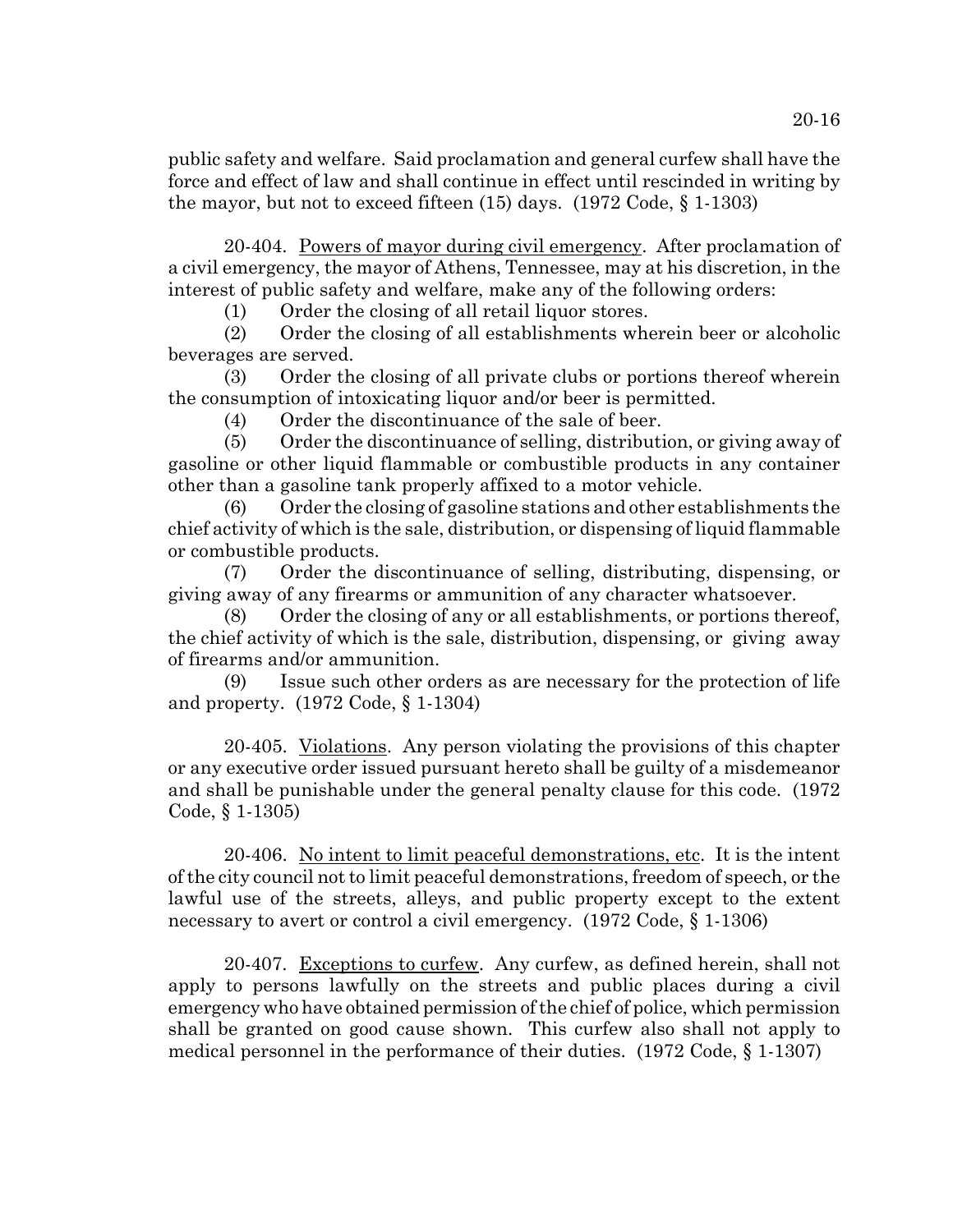#### CHAPTER 5

#### TREE AND SHRUB POLICY

# **SECTION**

- 20-501. Definitions.
- 20-502. Creation and establishment of a city tree board.
- 20-503. Term of office.
- 20-504. Compensation.
- 20-505. Duties and responsibilities.
- 20-506. Operation.
- 20-507. Street tree species to be planted.
- 20-503. Spacing.
- 20-509. Distance from curb and sidewalk.
- 20-510. Utilities.
- 20-511. Public tree care.
- 20-512. Tree topping.
- 20-513. Pruning, distance from street corners and fireplugs.
- 20-514. Dead or diseased tree removal on private property.
- 20-515. Removal of stumps.
- 20-516. Interference with city tree board.
- 20-517. Right to appeal decision of city tree board.
- 20-518. Violation.

20-501. Definitions. "Street trees" are herein defined as trees, shrubs, bushes, and all other woody vegetation on land lying between property lines on either side of all streets, avenues, or ways within the city.

"Park trees" are herein defined as trees, shrubs, bushes and all other woody vegetation in public parks having individual names, and all areas owned by the city, or to which the public has free access as a park.

"Parkway" is herein defined as that part of a street or highway not covered by sidewalk or other paving, lying between the property line and that portion of the street or highway usually reserved for vehicular traffic. (1972 Code, § 12-601)

20-502. Creation and establishment of a city tree board. There is hereby created and established a City Tree Board for the City of Athens, Tennessee. (1972 Code, § 12-602, modified)

20-503. Term of office. The Recreation Advisory Board (RAB) shall comprise the City Tree Board and shall serve according to their RAB terms. (1972 Code, § 12-603, modified)

20-504. Compensation. Members of the board shall serve without compensation. (1972 Code, § 12-604)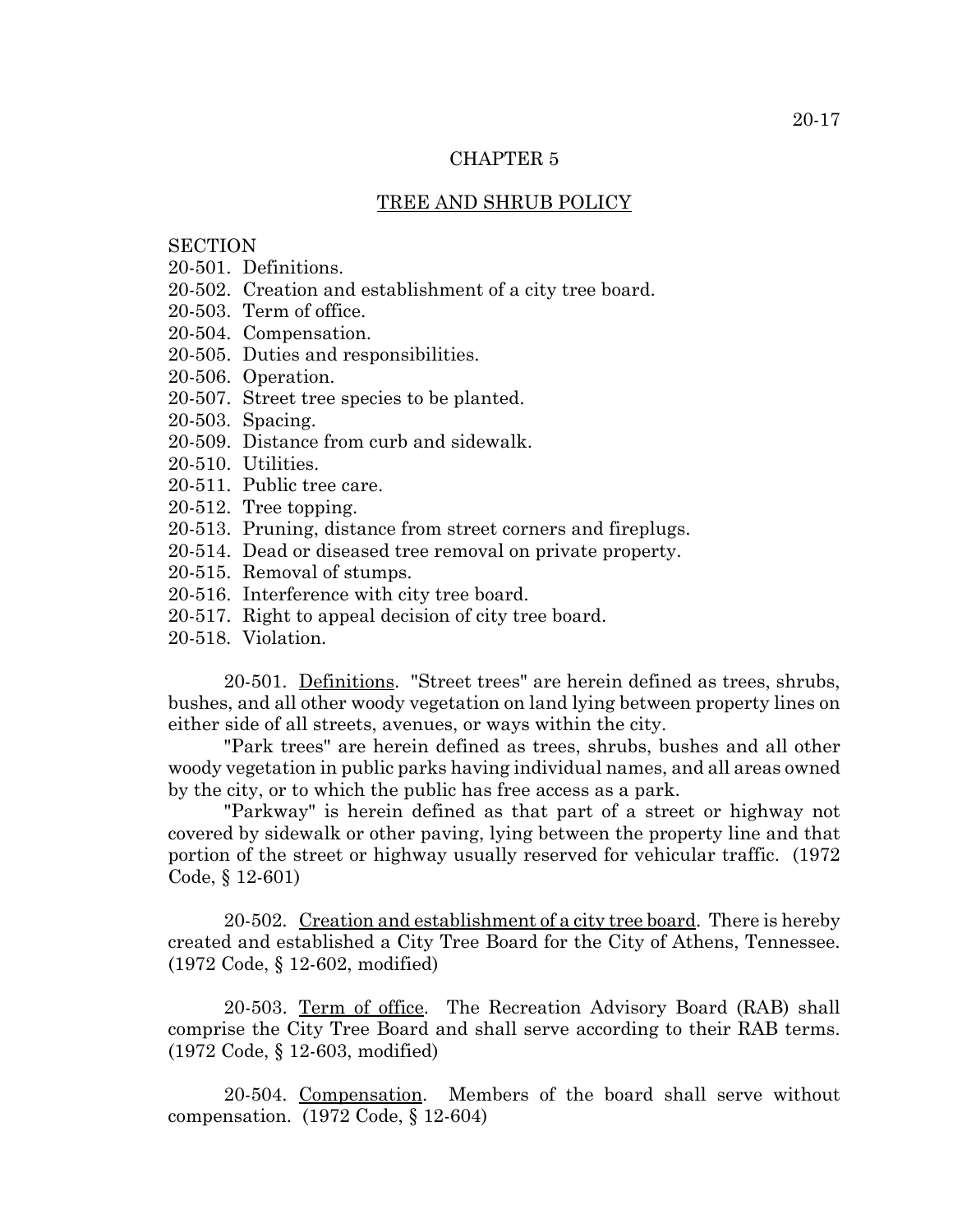20-505. Duties and responsibilities. It shall be the responsibility of the board to develop and administer a written plan for the planting, maintenance, and removal of trees and other woody growth on all public parks, city-owned areas, and city parkways. This plan will be presented as part of the department of recreation and park development's annual report to the city council, and upon their approval shall constitute the official comprehensive city tree plan for the City of Athens. The board, when requested by city council, shall consider, investigate, make findings, report and recommend upon any special matter of question coming within the scope of its work. (1972 Code, § 12-605)

20-506. Operation. The board will operate under this chapter and Robert's Rules of Order, Newly Revised, and will be accountable to the city manager. (1972 Code, § 12-606, modified)

20-507. Street tree species to be planted. The following list constitutes the official street tree species for Athens, Tennessee. No species other than those included in this list may be planted as street trees without written permission of the city tree board.

| <b>Small Trees</b>         | Medium Trees         | Large Trees               |
|----------------------------|----------------------|---------------------------|
| <b>Flowering Dogwood</b>   | Red Oak (Southern,   | Cottonwood                |
| <b>Flowering Redbud</b>    | Northern, Scarlet,   | Tulip Poplar              |
| <b>Flowering Crabapple</b> | Pin, Willow)         | Maple (Sugar)             |
| Hawthorn                   | White Oak            | Bald Cypress <sup>'</sup> |
| (Washington,               | Sassafras            | Dawn Redwood <sup>*</sup> |
| Cockspur, Lavalle)         | Ginkgo               | Yellowwood                |
| Pear (Bradford,            | Linden               | Sweetgum                  |
| Callery)                   | Birch (Paper, River) | American Beech            |
| Japanese Flowering         | Japanese Pogoda Tree | Northern Catalpa          |
| Cherry                     | Pine (Eastern White, | Pecan                     |
| Amur Cork Tree             | Austrian Scotch,     | <b>Shagbark Hickory</b>   |
| Goldenrain Tree            | Loblolly)            | Southern Magnolia         |
| Serviceberry               | White Cedar          | Sycamore                  |
| Carolina Silverbell        | Atlas Cedar          | Hemlock                   |
| Russian Olive              | Green Ash            | Spruce (Norway,           |
|                            |                      |                           |

\*Denotes evergreen trees that lose needles in the Fall.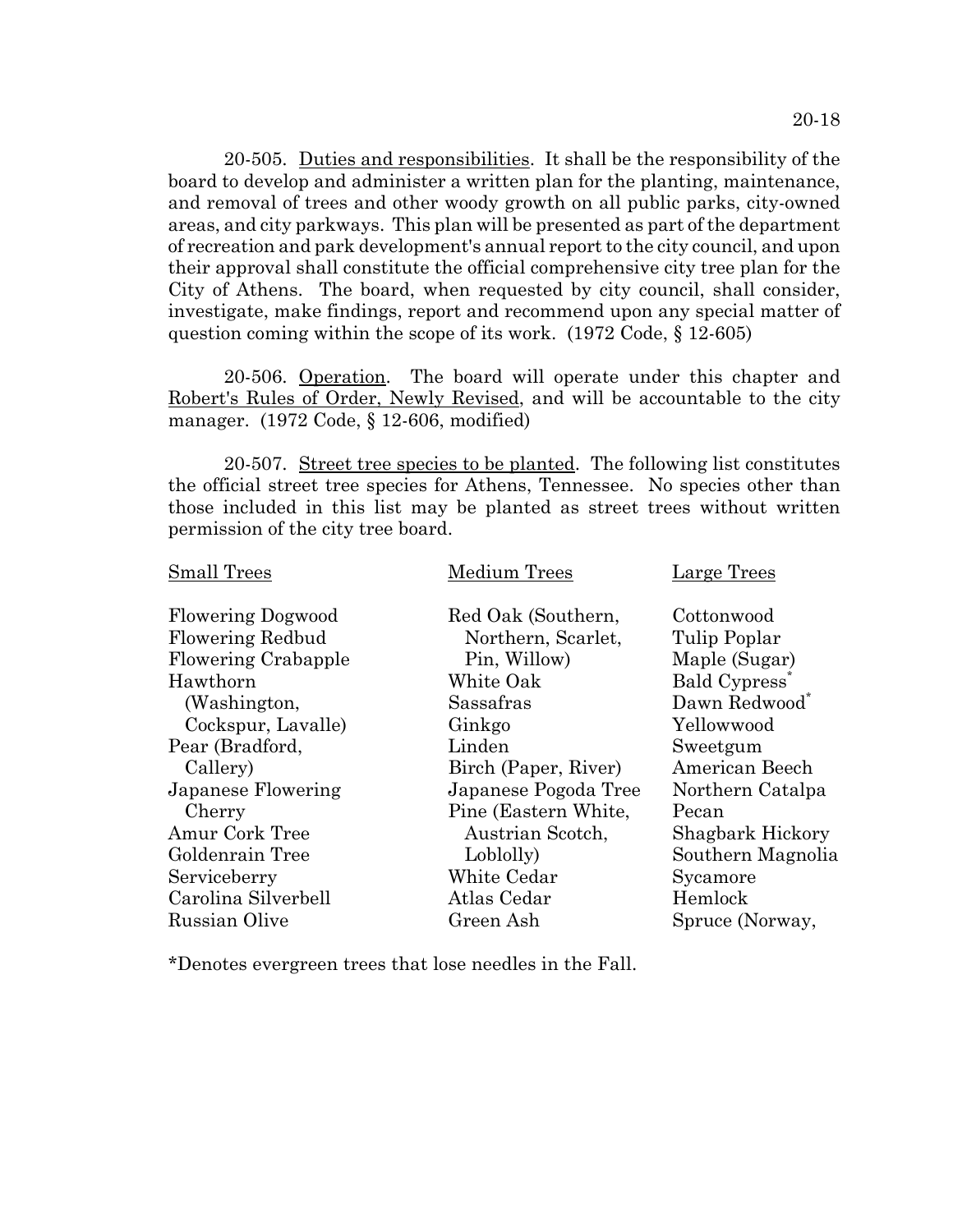| <b>Small Trees</b>  | <b>Medium</b> Trees | Large Trees |
|---------------------|---------------------|-------------|
| American Hornbeam   | Sawtooth Oak        | Blue)       |
| <b>Smoke Tree</b>   | Maple (Red, Norway) | Fir (White, |
| Kwanzan Cherry      |                     | Douglas)    |
| Purpleleaf Plum     |                     |             |
| American Holly      |                     |             |
| American Arborvitae |                     |             |
| Junipers            |                     |             |

(1972 Code, § 12-607)

20-508. Spacing. The spacing of street trees will be in accordance with the three species size classes listed in § 20-507, and no trees may be planted closer together than the following: Small trees, twenty (20) feet; medium trees, thirty (30) feet; and large trees, forty (40) feet; except in special plantings designed or approved by the tree board. (1972 Code, § 12-608)

20-509. Distance from curb and sidewalk. The distance trees may be planted from curbs or curblines and sidewalks will be in accordance with the three species size classes listed in § 20-507 of this chapter, and no trees may be planted closer to any curb or sidewalk than the following: Small trees, two (2) feet; medium trees, four (4) feet; and large trees, six (6) feet. (1972 Code, § 12-609)

20-510. Utilities. No street trees other than those species listed on small trees in § 20-507 of this chapter may be planted under or within ten (10) lateral feet of any overhead utility wire, or over or within five (5) lateral feet of any underground water line, sewer line, transmission line or other utility. (1972 Code, § 12-610)

20-511. Public tree care. The city shall have the right to plant, prune, maintain and remove trees, plants and shrubs within the property lines of all streets, alleys, avenues, lanes, squares and public grounds, as may be necessary to insure public safety or to preserve or enhance the symmetry and beauty of such public grounds.

The city tree board may remove or cause or order to be removed, any tree or part thereof which is in an unsafe condition or which, by reason of its nature, is injurious to sewers, electric power lines, gas lines, water lines, or other public improvements, or is infected with any injurious fungus, insect, or other pest. This section does not prohibit the planting of street trees by adjacent property owners providing that the selection and location of said trees is in accordance with §§ 20-507--20-510 of this chapter. Provided: nothing contained in this section shall relieve the owner of abutting property of the responsibility to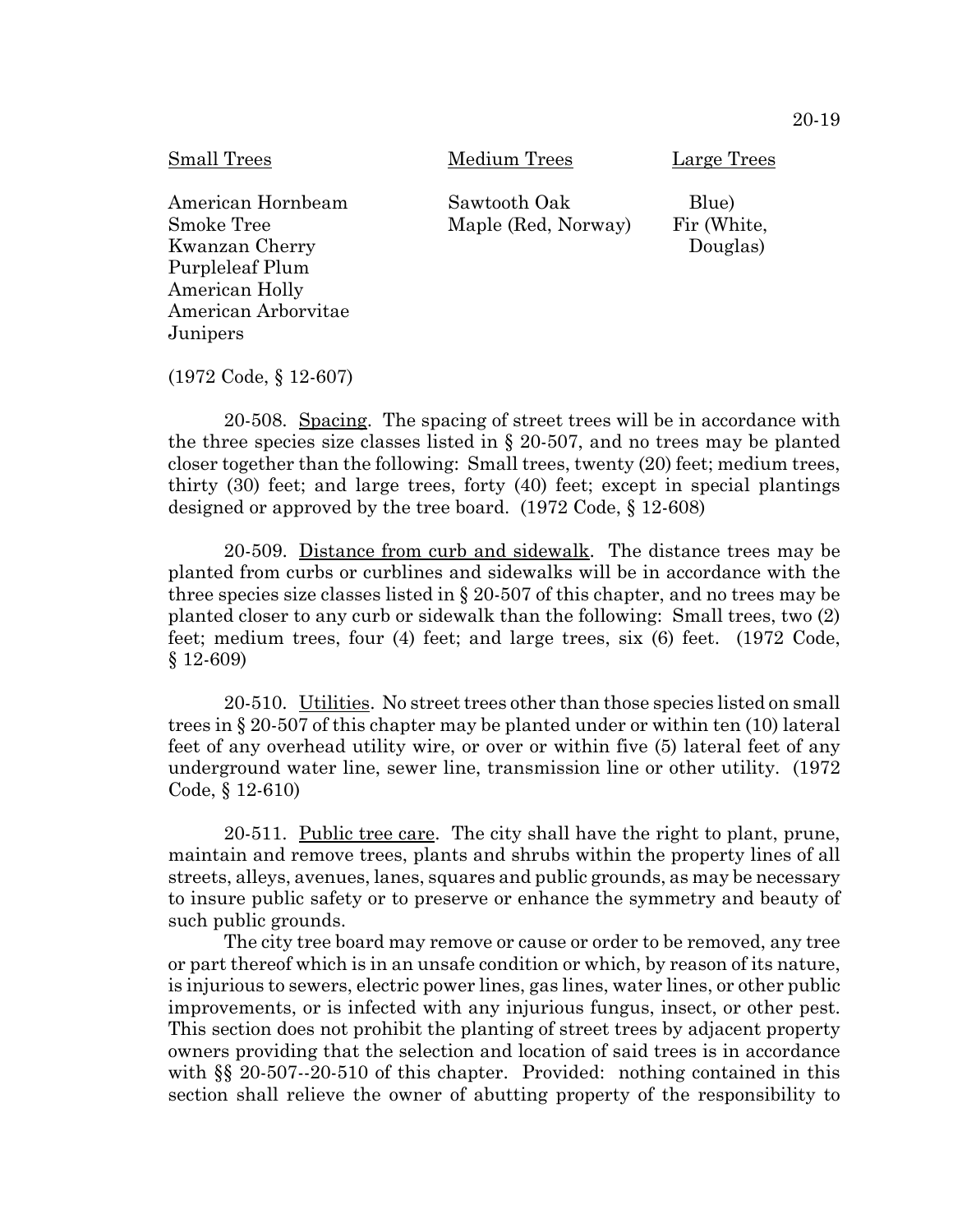prune, maintain, and remove trees lying within the right-of-way of the street. (1972 Code, § 12-611)

20-512. Tree topping. It shall be unlawful as a normal practice for any person, firm, or city department to top any street tree, park tree, or other tree on public property. Topping is defined as the severe cutting back of limbs to stubs larger than three inches in diameter within the tree's crown to such a degree so as to remove the normal canopy and disfigure the tree. Trees severely damaged by storms or other causes, or certain trees under utility wires or other obstructions where other pruning practices are impractical may be exempted from this chapter. The Athens Utilities Board and its designated representative in tree topping shall be exempt from this section. (1972 Code, § 12-612)

20-513. Pruning, distance from street corners and fireplugs. It shall be unlawful for any property owner or occupant to allow any limbs of trees on his property to project out over any street, alley, or sidewalk at a height of less than fourteen (14) feet. It shall also be unlawful to have or maintain any tree, shrub, or woody plant which prevents persons driving vehicles on public streets or alleys from obtaining a clear view of traffic when approaching an intersection. These obstructions shall not be above two (2) feet in height and shall not be allowed within fifty (50) feet from the center line of any street. No street trees shall be planted closer than ten (10) feet of any fireplug. Property owners shall remove all dead, diseased or dangerous trees, or broken or decayed limbs which constitute a menace to the safety of the public. In the event of failure of owners to comply with such provisions, the city shall have the authority to remove such trees, and the whole cost thereof, plus 15% for inspection and other incidental costs in connection therewith, shall be paid by the owner or owners of said lot or parcel of land, and said costs shall be billed to the owner or owners of the property. If the bill is not fully paid within 120 days after the mailing of said bill, a 10% penalty shall be added, and it shall be placed on the tax roll of the City of Athens as a lien upon the property and collected in the same manner as other city taxes are collected. (1972 Code, § 12-613)

20-514. Dead or diseased tree removal on private property. The city shall have the right to cause the removal of any trees that are dead or diseased on private property within the city, when such trees constitute a hazard to life and property, or harbor insects or disease which constitute a potential threat to other trees within the city.

The city tree board shall determine which tree or trees are to be removed. The owner of the trees will be notified in writing of such proposed removal stating the reason for the removal and the location of said tree or trees to be removed. If the owner desires to contest the removal of said tree or trees, he shall, within ten (10) days from the date of notice of removal, request, in writing, a hearing before the city tree board. If it is determined after said hearing that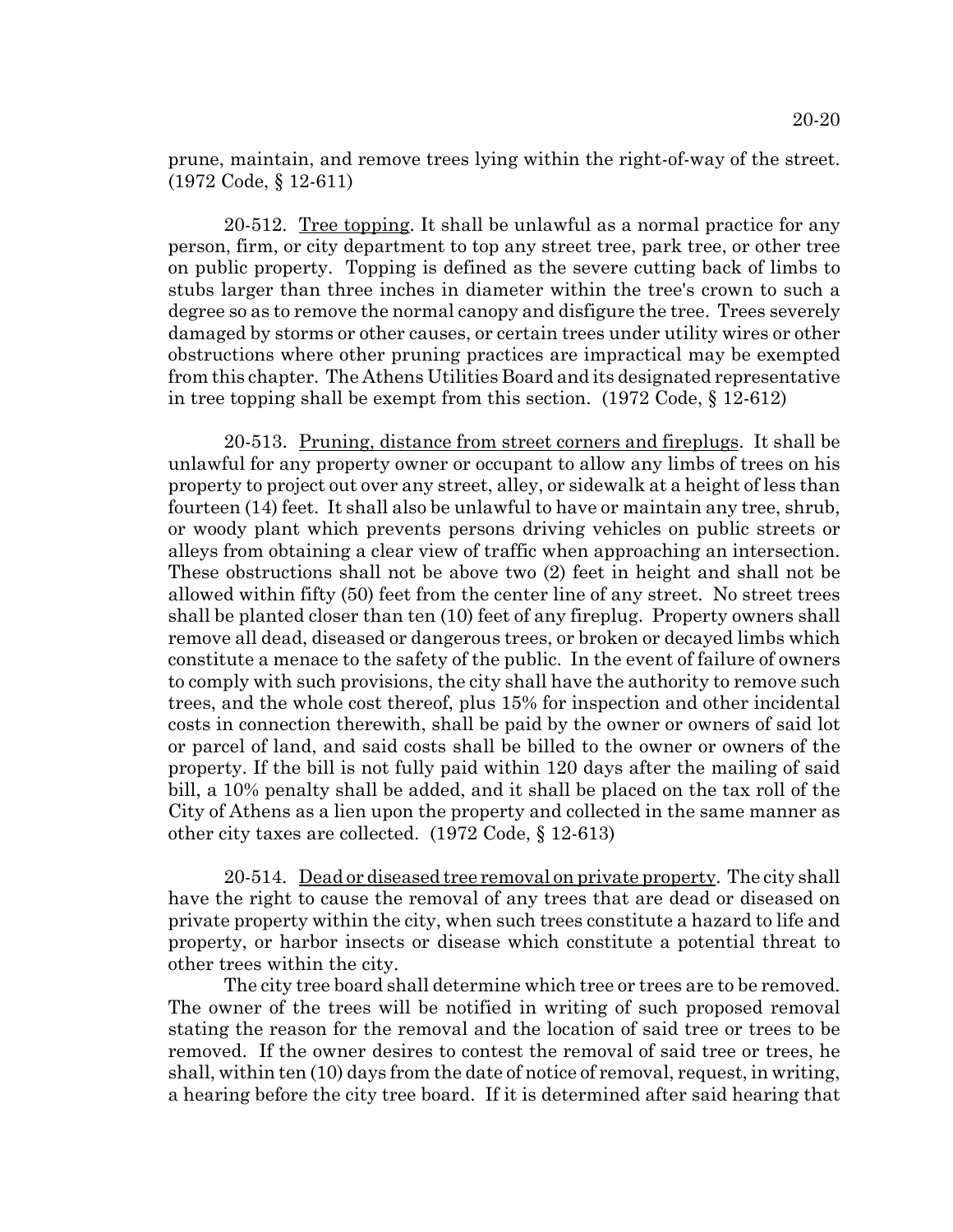said tree or trees are to be removed, the removal shall be done by said owners at the owner's expense within sixty (60) days after the date of the decision to remove. In the event the owner fails to comply with such order to remove, the city shall then proceed to remove said tree or trees, and to charge removal costs to the owner of the property as provided in § 20-513. (1972 Code, § 12-614)

20-515. Removal of stumps. All stumps of street and park trees shall be removed below the surface of the ground so that the top of the stump shall not project above the surface of the ground. (1972 Code, § 12-615)

20-516. Interference with city tree board. It shall be unlawful for any person to prevent, delay or interfere with the city tree board, or any of its agents, while engaging in and about the planting, cultivating, mulching, pruning, spraying or removing of any street trees, park trees, or trees on private grounds as authorized in this chapter. (1972 Code, § 12-616)

20-517. Right to appeal decision of city tree board. Any party shall have a right to appeal the decision of the city tree board. If the owner does wish to contest the decision of the city tree board, he shall, within ten (10) days from the date of the hearing before the city tree board, request, in writing, a hearing before city council for a review and/or hearing on said decision. (1972 Code, § 12-617)

20-518. Violation. The violation of any provision of this chapter is declared to be a misdemeanor. (1972 Code, § 12-618)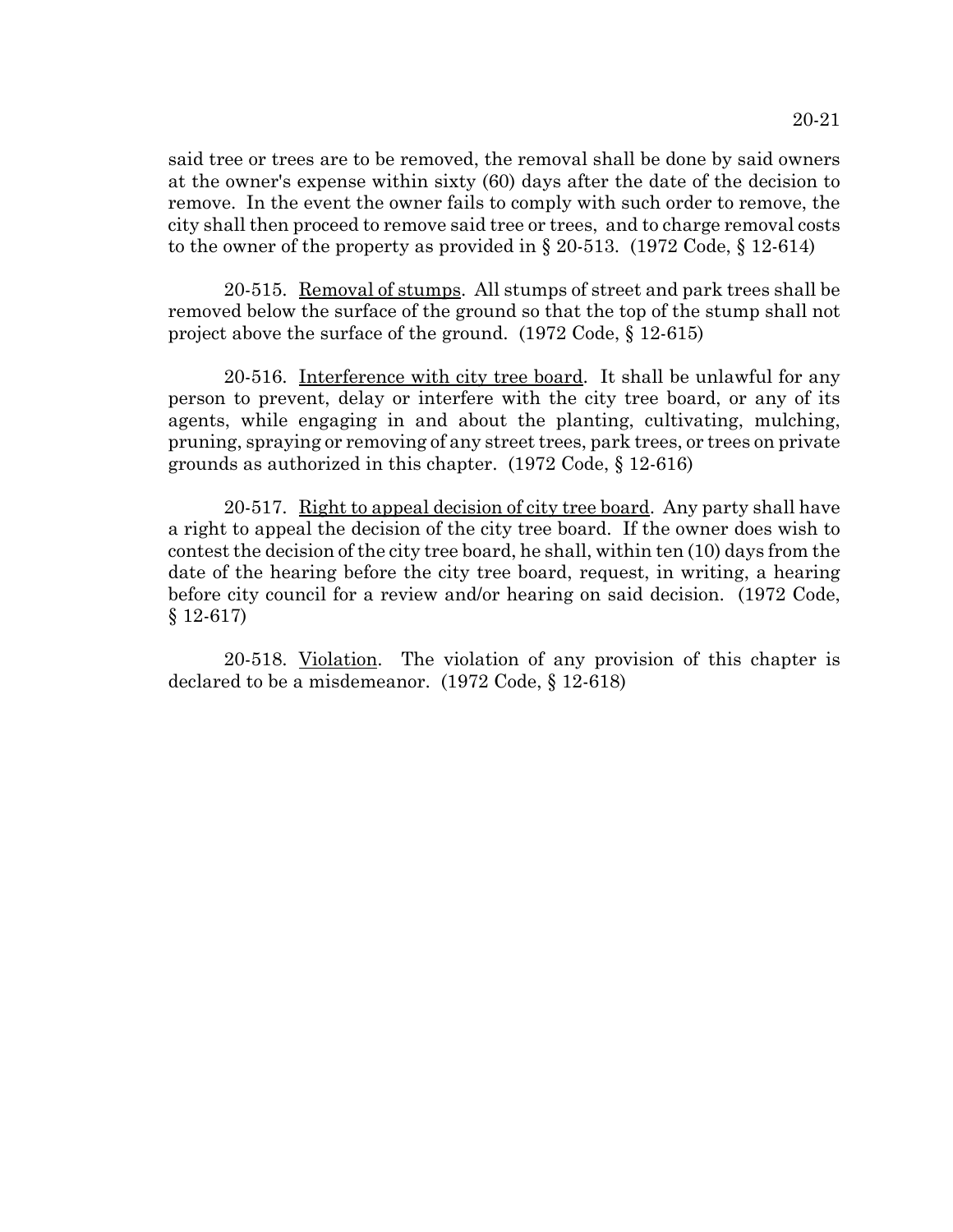#### CHAPTER 6

# FAIR HOUSING

# **SECTION**

20-601. Title.

20-602. Definitions.

20-603. Purposes of law, construction, effect.

20-604. Unlawful housing practices.

20-605. Blockbusting.

20-606. Exemptions from housing provisions.

20-607. Provisions for enforcement.

20-608. Agency no defense in proceeding against real estate dealer.

20-609. Establishment of procedures for conciliation.

20-610. Findings of hearing board; nature of affirmative action.

20-611. Investigations, powers, records.

20-612. Conspiracy to violate chapter unlawful.

20-601. Title. This chapter shall be known and may be cited as the City of Athens "Fair Housing Ordinance." (1972 Code, § 4-701)

20-602. Definitions. Except where the context clearly indicates otherwise, the following terms as used in this chapter shall have the following meanings:

(1) "Hearing board" means that body of citizens duly appointed by the city council to hear, make determinations, and issue findings in all cases of discriminatory practices in housing resulting from conciliation failure.

(2) "Conciliation agreement" means a written agreement or statement setting forth the terms of the agreement mutually signed and subscribed to by both complainant(s) and respondent(s) and witnessed by a duly authorized enforcing agent.

(3) "Conciliation failure" means any failure to obtain a conciliation agreement between the parties to the discrimination charge or a breach thereof.

(4) "Discrimination" means any direct or indirect act or practice of exclusion, distinction, restriction, segregation, limitation, refusal, denial, or any other act or practice of differentiation or preference in the treatment of a person or persons because of race, color, religion, national origin, handicaps, familial status, or sex or the aiding, abetting, inciting, coercing or compelling thereof.

(5) "Real property" includes building, structures, real estate, lands, tenements, leaseholds, cooperatives, condominiums, and hereditaments, corporeal and incorporeal, or any interest in the above.

(6) "Housing accommodations" includes improved and unimproved property and means a building, structure, lot or part thereof which is used or occupied, or is intended, arranged or designed to be used or occupied as a home or residence of one or more individuals.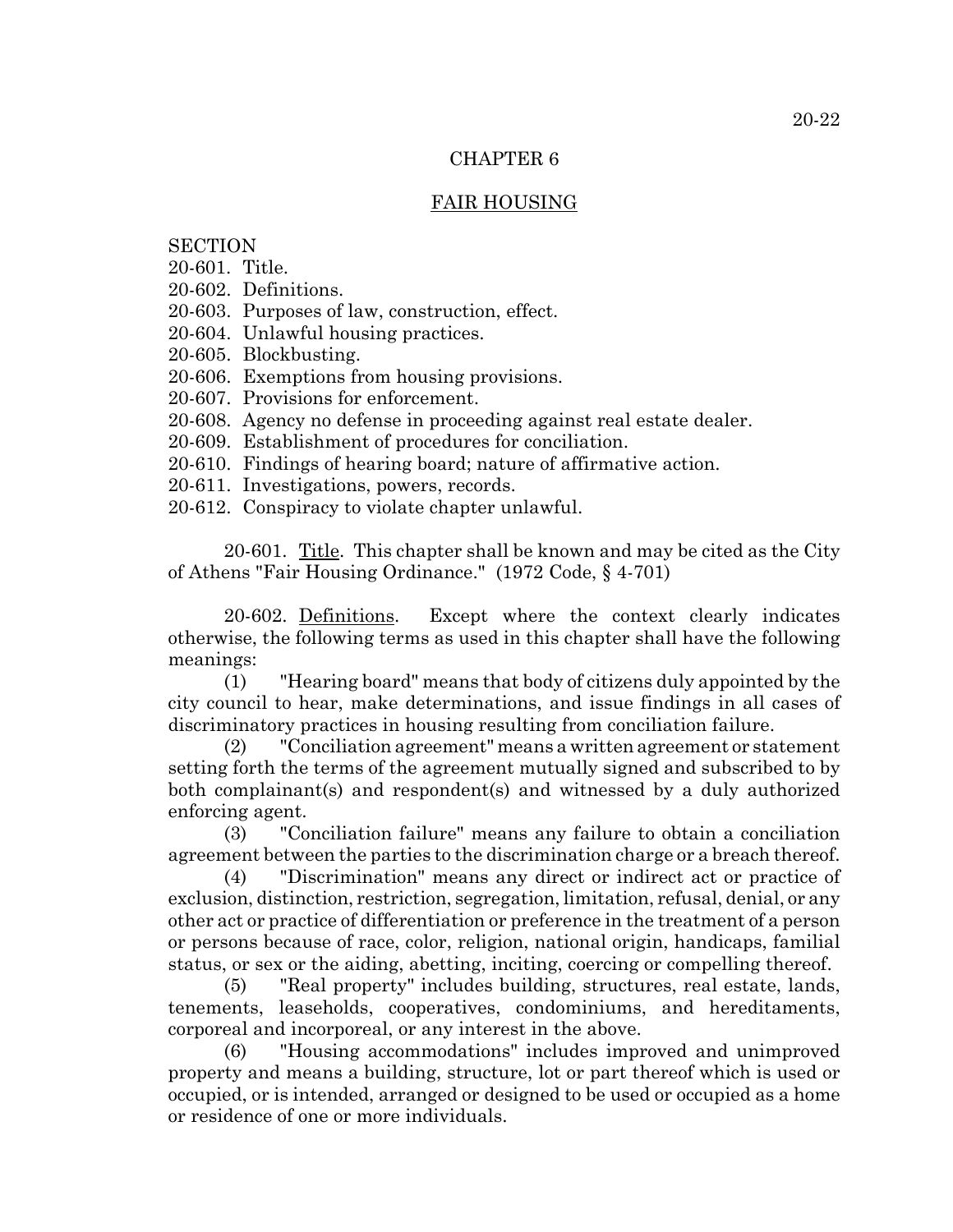(7) "Real estate operator" means any individual or combination of individuals, labor unions, joint apprenticeship, committees, partnerships, associations, corporations, legal representatives, mutual companies, joint stock companies, trust, unincorporated organizations, trustees in bankruptcy, receivers or other legal or commercial entity, the city or county or any of its agencies or any owner of real property that is engaged in the business of selling, purchasing, exchanging, renting or leasing real estate, or the improvements thereof, including options, or that derives income, in whole or in part, from the sale, purchase, exchange, rental or lease of real estate; or an individual employed by or acting in behalf of any of these.

(8) "Real estate broker" or "real estate salesman" means an individual whether licensed or not who, on behalf of others, for a fee commission, salary or other valuable consideration, or who with the intention or expectation of receiving or collecting the same, lists, sells, purchases, exchanges, rents or leases real estate, or the improvements thereon, including options, or who negotiates or attempts to negotiate on behalf of others such an activity; or who advertises or holds themselves out as engaged in such activities, or who negotiates or attempts to negotiate on behalf of others a loan secured by mortgage or other encumbrances upon a transfer of real estate, or who is engaged in the business of charging an advance fee or contracting for collection of a fee in connection with a contract whereby he undertakes to promote the sale, purchase, exchange, rental or lease of real estate through its listing in a publication issued primarily for such purpose, or an individual employed by or acting on behalf of any of these. (1972 Code, § 4-702, modified)

20-603. Purposes of law, construction, effect. (1) The general purposes of this chapter are:

(a) To provide for execution within the City of Athens in the policies embodied in Title VIII of the Federal Civil Rights Act of 1968 as amended.

(b) To safeguard all individuals within the city from discrimination in housing opportunities because of race, color, religion, national origin, or sex, thereby to protect their interest in personal dignity and freedom from humiliation; to secure the city against domestic strife and unrest which would menace its democratic institutions; to preserve the public health and general welfare; and to further the interests, rights, and privileges of individuals within the city.

(2) Nothing contained in the chapter shall be deemed to repeal any other law of this city relating to discrimination because of race, color, religion, national origin, or sex. (1972 Code, § 4-703)

20-604. Unlawful housing practices. It is an unlawful practice for a real estate operator or for a real estate broker, real estate salesman, or any individual employed by or acting on behalf of any of these: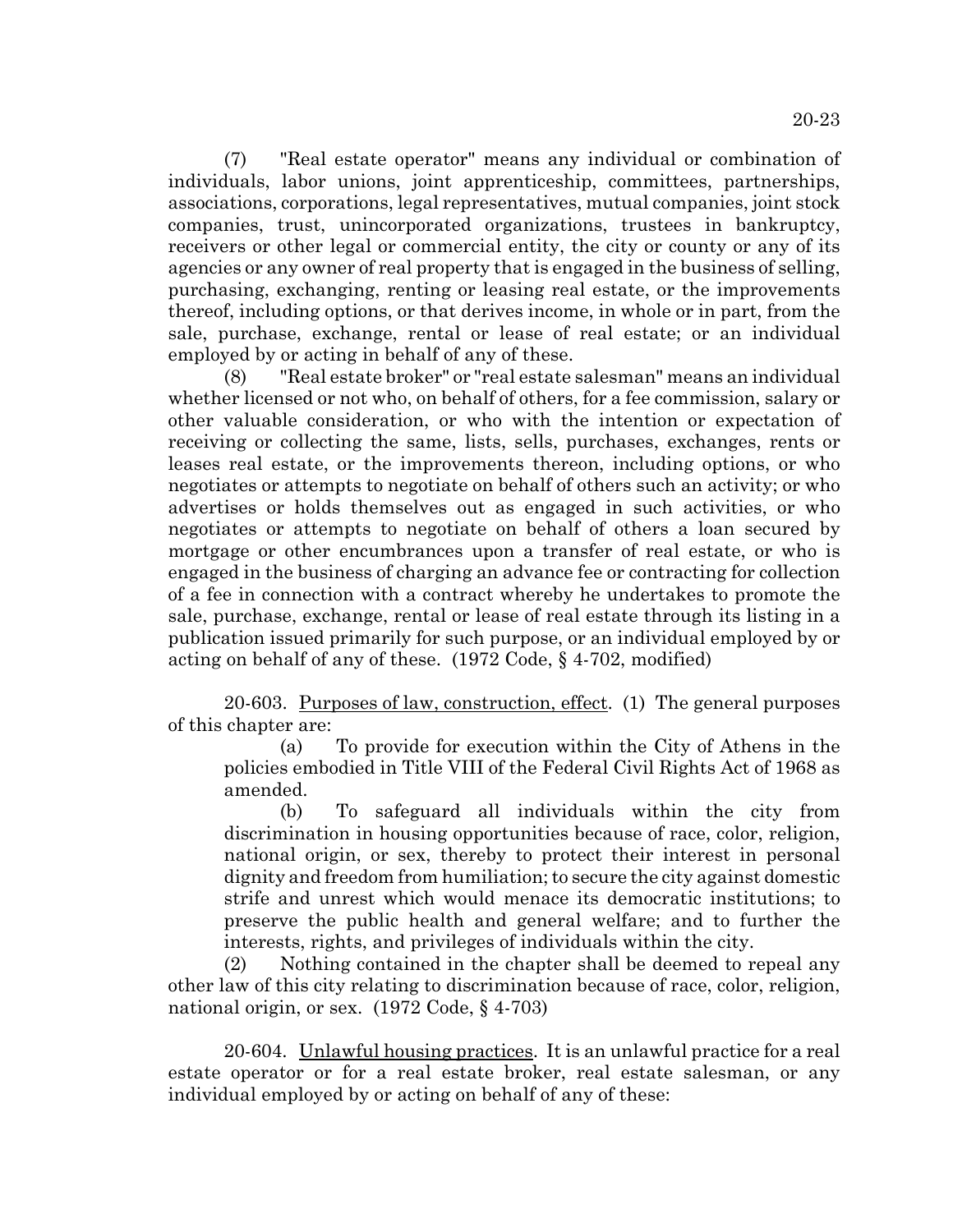(1) To refuse to sell, exchange, rent or lease or otherwise deny to or withhold real property from an individual because of his or her race, color, religion, national origin, handicaps, familial status, or sex;

To discriminate against an individual because of his or her race, color, religion, national origin, handicaps, familial status, or sex in the terms, conditions, or privileges of this sale, exchange, rental or lease of real property or in the furnishings of facilities or services in connection therewith;

(3) To refuse to receive or transmit a bona fide offer to purchase, rent, or lease real property from an individual because of his or her race, color, religion, national origin, handicaps, familial status, or sex;

(4) To refuse to negotiate for the sale, rental, or lease of real property to an individual because of his or her race, color, religion, national origin, handicaps, familial status, or sex;

(5) To represent to an individual that real property is not available for inspection, sale, rental or lease when in fact it is so available, or to refuse to permit an individual to inspect real property because of his or her race, color, religion, national origin, handicaps, familial status, or sex;

(6) To print, circulate, post or mail or cause to be printed, circulated, posted or mailed an advertisement or sign, or to use a form of application for the purchase, rental, or lease of real property, or to make a record of inquiry in connection with the prospective purchase, rental, or lease of real property, which indicates, directly or indirectly, a limitation, specification or discrimination as to race, color, religion, national origin, handicaps, familial status, or sex or an intent to make such limitation, specification, or discrimination;

(7) To offer, solicit, accept, use or retain a listing of real property for sale, rental, or lease with the understanding that an individual may be discriminated against in the sale, rental, or lease of that real property or in the furnishing of facilities or services in connection therewith because of race, color, religion, national origin, handicaps, familial status, or sex; or

(8) To otherwise deny to or withhold real property from an individual because of race, color, religion, national origin, handicaps, familial status, or sex. (1972 Code, § 4-704, modified)

20-605. Blockbusting. It is an unlawful practice for a real estate operator, a real estate broker, real estate salesman, a financial institution, an employee of any of these or any person, for the purpose of inducing a real estate transaction from which he may benefit financially:

(1) To represent that a change has occurred or will or may occur in the composition with respect to race, color, religion, or national origin of the owners or occupants in the block, neighborhood, or areas in which the real property is located; or

(2) To represent that this change will or may result in the lowering of property values, an increase in criminal or antisocial behavior, or a decline in the quality of schools in the block, neighborhood, or area in which the real property is located. (1972 Code, § 4-705)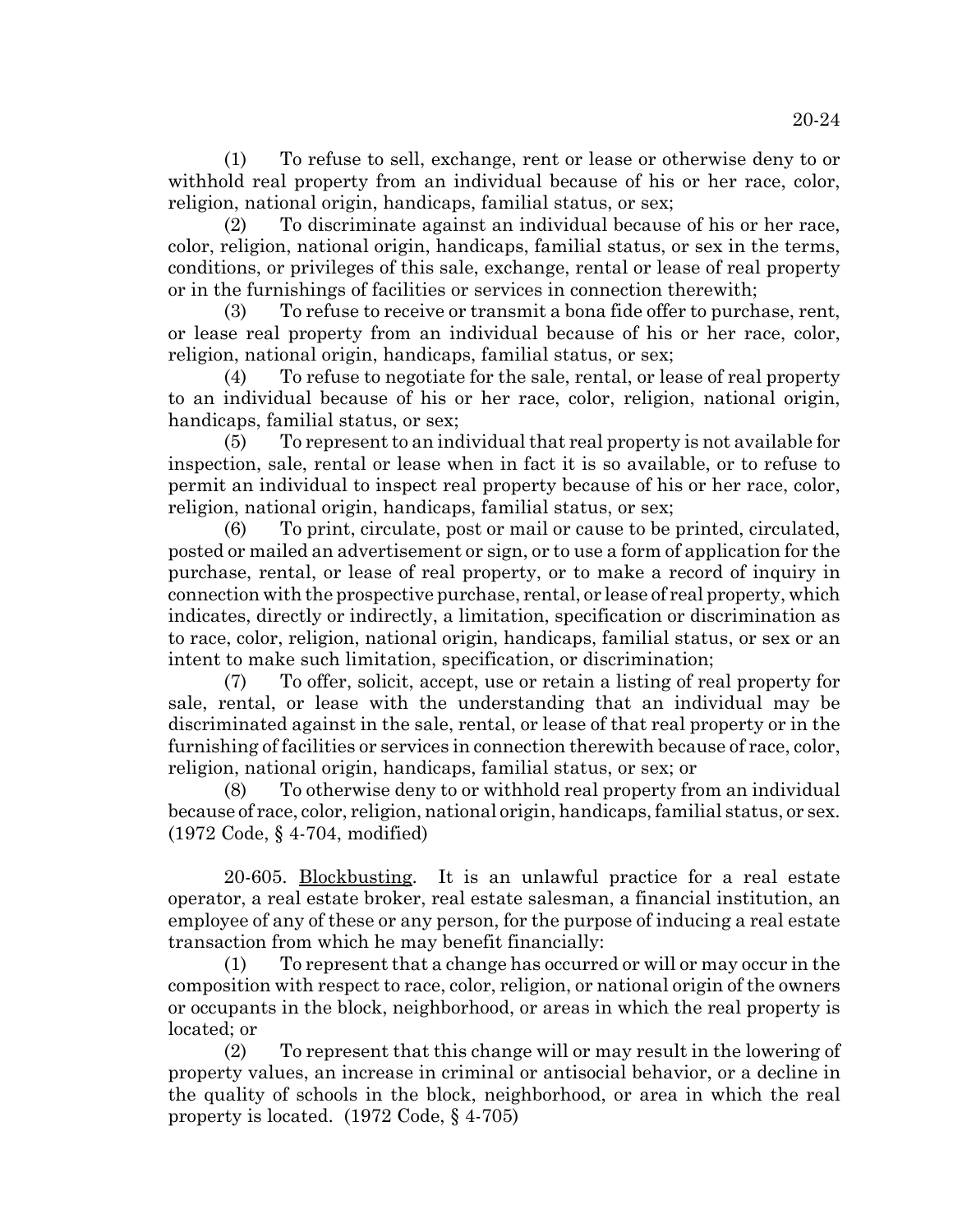20-606. Exemptions from housing provisions. (1) Nothing in § 20-604 shall apply:

(a) To the rental of housing accommodations in a building which contains housing accommodations for not more than four families living independently of each other, if the owner or member of his family resides in one of the housing accommodations;

(b) To the rental of one room or one rooming unit in a housing accommodation by an individual if he or a member of his family resides therein;

(c) (i) any single-family house sold or rented by an owner: provided, that such private individual owner does not own more than three such single-family houses at any one time: provided further, that in the case of the sale of any such single-family house by a private individual owner not residing in such house at the time of such sale or who was not the most recent resident of such house prior to such sale, the exemption granted by this subsection shall apply only with respect to one such sale within any twentyfour month period: provided further, that such bona fide private individual owner does not own any interest in, nor is there owned or reserved on his behalf, under any express or voluntary agreement, title to or any right to all or a portion of the proceeds from the sale or rental of, more than three such single-family houses at any one time: provided further, that after December 31, 1969, the sale or rental of any such single-family house shall be excepted from the application of this subchapter only if such house is sold or rented (A) without the use in any manner of the sales or rental facilities or the sales or rental services of any real estate broker, agent, or salesman, or of such facilities or services of any person in the business of selling or renting dwellings, or of any employee or agent of any such broker, agent, salesman, or person and (B) without the publication, posting or mailing, after notice, of any advertisement or written notice in violation of section 3604(c) of this title; but nothing in this proviso shall prohibit the use of attorneys, escrow agents, abstractors, title companies, and other such professional assistance as necessary to perfect or transfer the title, or

(ii) rooms or units in dwellings containing living quarters occupied or intended to be occupied by no more than four families living independently of each other, if the owner actually maintains and occupies one of such living quarters as his residence.

(2) A religious organization, association, or society, or any nonprofit institution or organization operated, supervised or controlled with a religious organization, association, or society, from limiting the sale, rental, or occupancy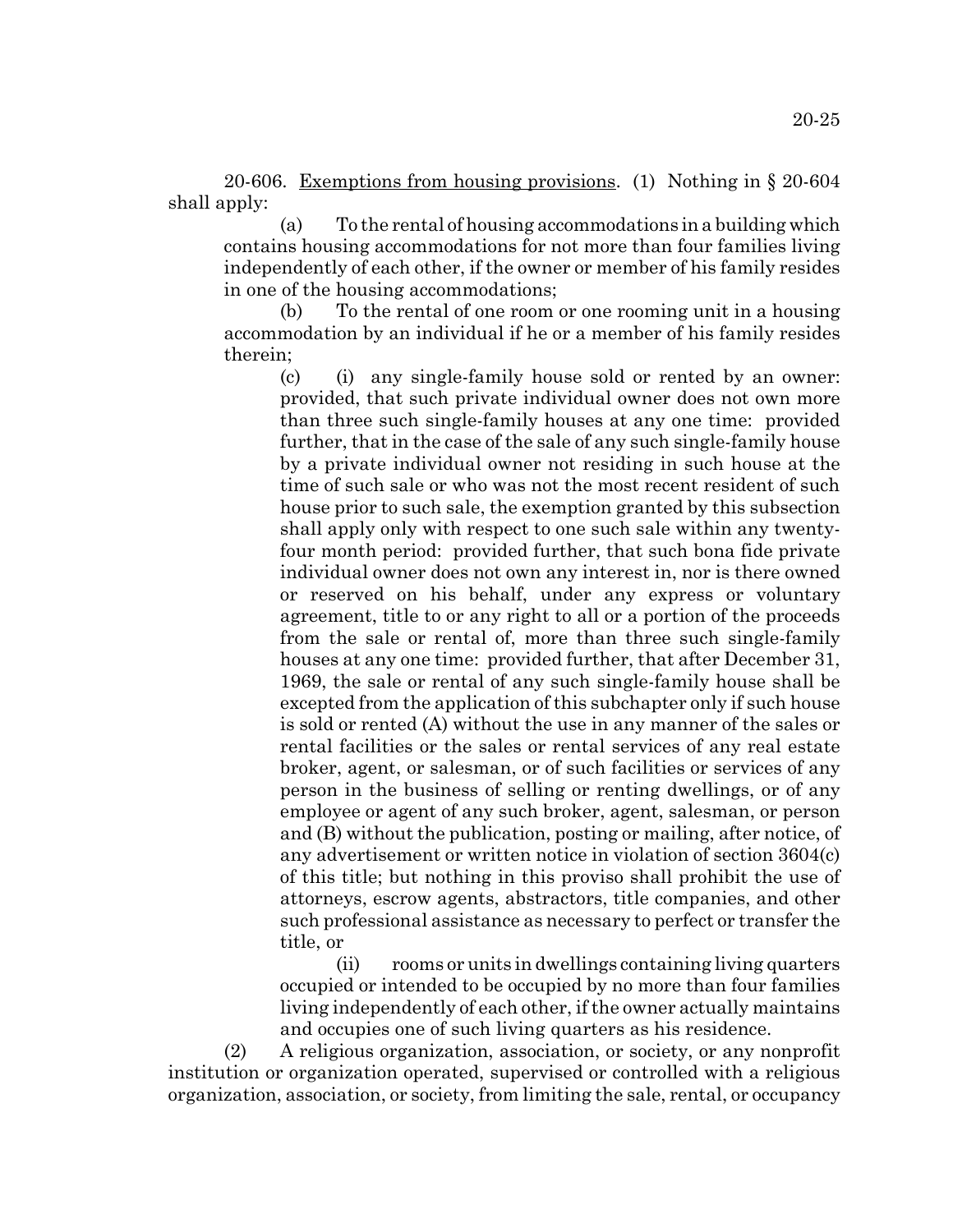of dwellings which it owns or operates for other than a commercial purpose to persons of the same religion, or from giving preference to such persons, unless membership in such a religion is restricted on account of race, color, sex, or national origin.

(3) Single sex dormitory rental property shall be excluded from the provisions of this act which relate to discrimination based on sex. (1972 Code, § 4-706, modified)

20-607. Provisions for enforcement. (1) The violation of any of the provisions of this chapter shall subject the violator to a civil penalty up to \$500. Provided that each day the violation continues it will be a separate offense. However, the total penalty shall not exceed \$1,000.00.

(2) The city may sue in a civil action for appropriate remedies to enforce the provisions of this chapter, including temporary restraining orders and mandatory and prohibitory injunctions.

(3) In addition to the appropriate civil and/or equitable remedies for enforcement of this chapter, a violation of this chapter shall constitute a misdemeanor punishable as provided by law. (1972 Code, § 4-707, modified)

20-608. Agency no defense in proceeding against real estate dealer. It shall be no defense to a violation of this chapter by a real estate owner or operator, real estate broker, real estate salesman, a financial institution, or other person subject to the provisions of this chapter, that the violation was requested, sought, or otherwise procured by a person not subject to the provisions of this chapter. (1972 Code, § 4-708)

20-609. Establishment of procedures for conciliation. (1) The city council shall designate an agent(s) to investigate, make determinations of probable cause, and seek to conciliate apparent violations of this chapter. Conciliation efforts may be initiated by any person(s) said to be subject to discrimination as defined in this chapter.

(2) The city council shall establish a hearing board, consisting of no less than five (5) members, which in turn shall adopt formal rules and procedures to hear complaints and make appropriate findings. Such procedures shall be made known to all parties of a given charge of discrimination. Hearings by the board shall commence whenever the agent(s) acting on behalf of the city decides a conciliation failure has occurred and the respondent agrees to participate in the hearing board proceedings. Hearing open to the public may be initiated by the responding party at any time during the conciliation process. (1972 Code, § 4-709)

20-610. Findings of hearing board; nature of affirmative action. (1) If the hearing board determines that the respondent has not engaged in an unlawful practice, the board shall state its finding of fact and conclusions of law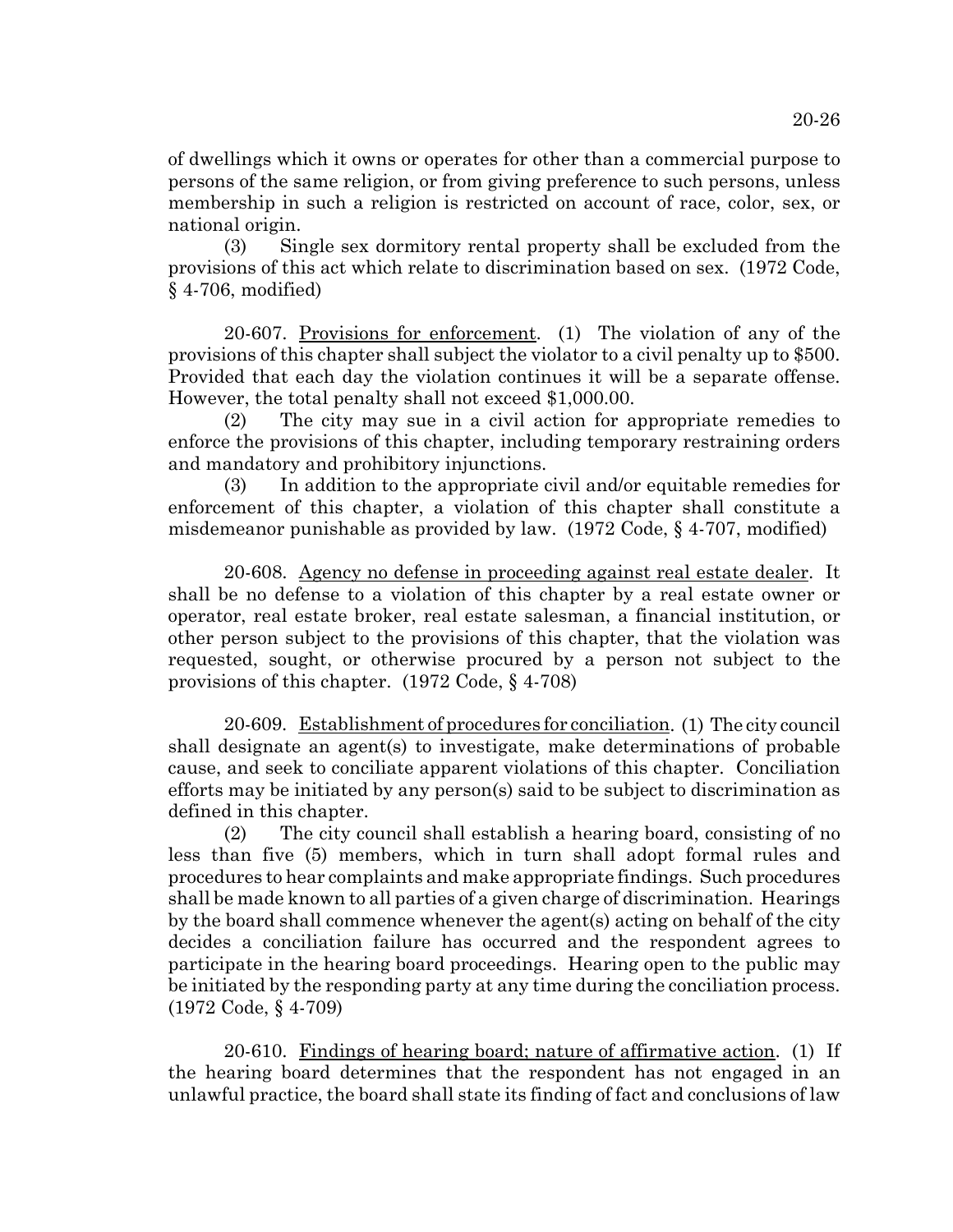and shall issue an order dismissing the complaint. A copy of the order shall be delivered to the complainant, the respondent, the city attorney, and such other public officers and persons as the board deems proper.

(2) If the hearing board determines that the respondent has engaged in an unlawful practice, it shall state its findings of fact and conclusions of law and shall negotiate such affirmative action as in its judgment will carry out the purposes of this chapter. A copy of the findings shall be delivered to the respondent, the complaint, the city attorney and such other public officials, officers and persons as the board deems proper.

(3) Affirmative action negotiated under this section may include, but not be limited to:

(a) Extension of all individuals of the full and equal enjoyment of the advantages, facilities, privileges, and services of the respondent;

(b) Reporting as to the manner of compliance;

(c) Posting notices in conspicuous places in the respondent's place of business in a form prescribed by the hearing board;

(d) Sale, exchange, lease, rental, assignment, or sublease of real property to an individual.

(4) The provision for conciliation and affirmative action shall not preclude or in any way impair the enforcement provisions of this chapter. (1972 Code, § 4-710)

20-611. Investigations, powers, records. (1) In connection with an investigation of a complaint filed under this chapter, the enforcing agent(s) at any reasonable time may request voluntary access to premises, records and documents relevant to the complaint and may request the right to examine, photograph, and copy evidence.

(2) Every person subject to the chapter shall make, keep and preserve records relevant to the determination of whether unlawful practices have been or are being committed, such records being maintained and preserved in a manner and to the extent required under the Civil Rights Act of 1968 and any regulations promulgated thereunder.

(3) A person who believes that the application of any regulation or order issued under this section would result in undue hardship may apply to the hearing board for an exemption from the application of the regulational order. If the board finds that the application of the regulation or order to the person in question would impose an undue hardship, it may grant appropriate relief. (1972 Code, § 4-711)

20-612. Conspiracy to violate this chapter unlawful. It shall be unlawful practice for a person, or for two or more persons to conspire:

(1) To retaliate or discriminate in any manner against a person because he or she has opposed a practice declared unlawful by this chapter, or because he or she had made a charge, filed a complaint, testified, assisted or